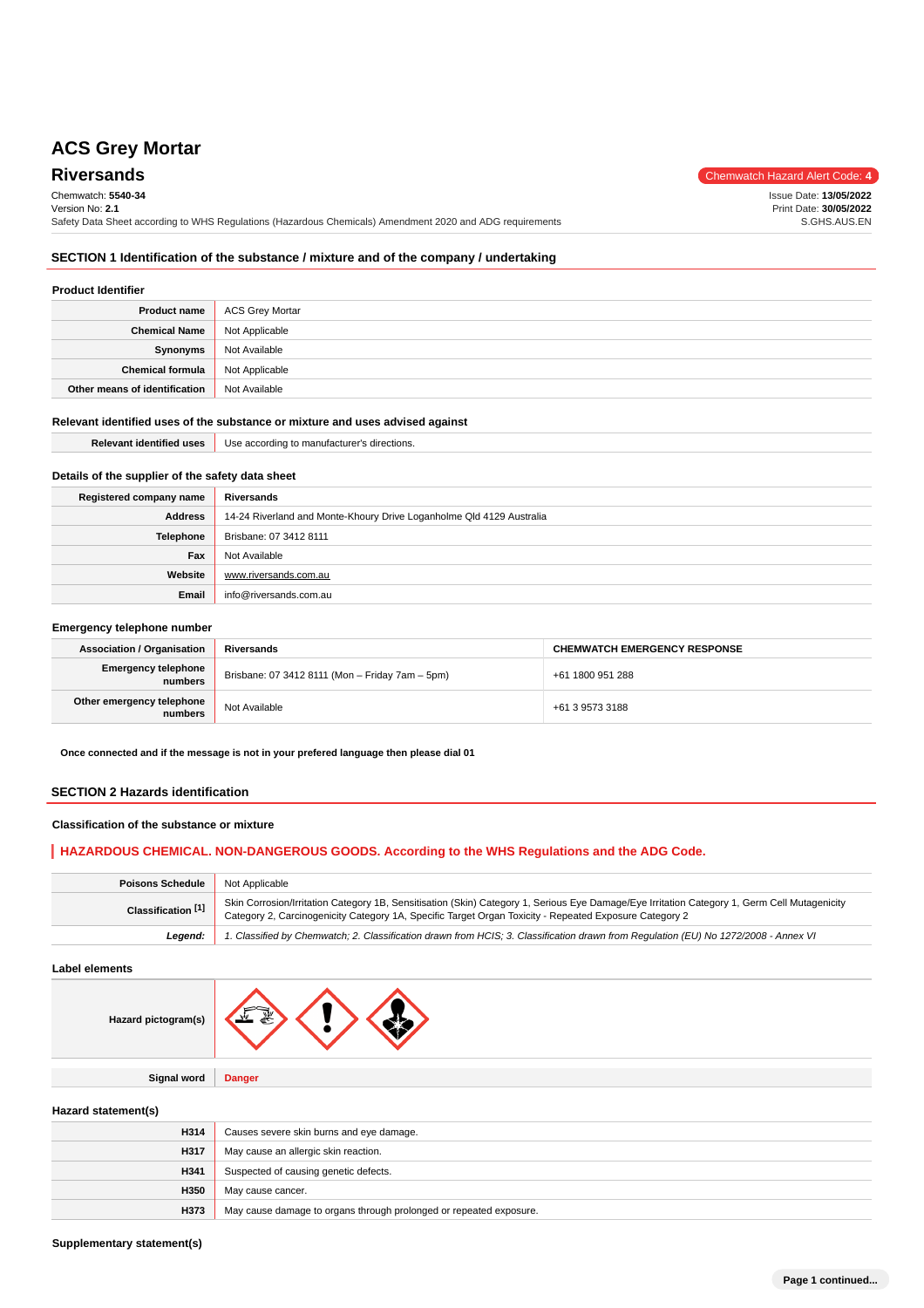#### Not Applicable

## **Precautionary statement(s) Prevention**

| P201             | Obtain special instructions before use.                                          |
|------------------|----------------------------------------------------------------------------------|
| P260             | Do not breathe dust/fume.                                                        |
| P <sub>264</sub> | Wash all exposed external body areas thoroughly after handling.                  |
| P280             | Wear protective gloves, protective clothing, eye protection and face protection. |
| P272             | Contaminated work clothing should not be allowed out of the workplace.           |

#### **Precautionary statement(s) Response**

| P301+P330+P331 | IF SWALLOWED: Rinse mouth. Do NOT induce vomiting.                                                                               |
|----------------|----------------------------------------------------------------------------------------------------------------------------------|
| P303+P361+P353 | IF ON SKIN (or hair): Take off immediately all contaminated clothing. Rinse skin with water [or shower].                         |
| P305+P351+P338 | IF IN EYES: Rinse cautiously with water for several minutes. Remove contact lenses, if present and easy to do. Continue rinsing. |
| P308+P313      | IF exposed or concerned: Get medical advice/attention.                                                                           |
| P310           | Immediately call a POISON CENTER/doctor/physician/first aider.                                                                   |
| P302+P352      | IF ON SKIN: Wash with plenty of water.                                                                                           |
| P363           | Wash contaminated clothing before reuse.                                                                                         |
| P333+P313      | If skin irritation or rash occurs: Get medical advice/attention.                                                                 |
| P362+P364      | Take off contaminated clothing and wash it before reuse.                                                                         |
| P304+P340      | IF INHALED: Remove person to fresh air and keep comfortable for breathing.                                                       |

## **Precautionary statement(s) Storage**

**P405** Store locked up.

#### **Precautionary statement(s) Disposal**

**P501** Dispose of contents/container to authorised hazardous or special waste collection point in accordance with any local regulation.

Not Applicable

## **SECTION 3 Composition / information on ingredients**

#### **Substances**

See section below for composition of Mixtures

#### **Mixtures**

| <b>CAS No</b> | %[weight]                                                                                                                                                                                       | Name                  |
|---------------|-------------------------------------------------------------------------------------------------------------------------------------------------------------------------------------------------|-----------------------|
| Not Available | >60                                                                                                                                                                                             | Washed Fried Sand     |
| 65997-15-1    | 10-30                                                                                                                                                                                           | portland cement       |
| 68131-74-8    | $1 - 10$                                                                                                                                                                                        | fly ash - high quartz |
| 1305-62-0     | $1 - 10$                                                                                                                                                                                        | hydrated lime         |
| Legend:       | 1. Classified by Chemwatch; 2. Classification drawn from HCIS; 3. Classification drawn from Regulation (EU) No 1272/2008 - Annex VI; 4.<br>Classification drawn from C&L: * EU IOELVs available |                       |

#### **SECTION 4 First aid measures**

| Description of first aid measures |                                                                                                                                                                                                                                                                                                                                                                                                                                                                                                                                                                                                                                                                                                                      |  |
|-----------------------------------|----------------------------------------------------------------------------------------------------------------------------------------------------------------------------------------------------------------------------------------------------------------------------------------------------------------------------------------------------------------------------------------------------------------------------------------------------------------------------------------------------------------------------------------------------------------------------------------------------------------------------------------------------------------------------------------------------------------------|--|
| <b>Eye Contact</b>                | If this product comes in contact with the eyes:<br>Immediately hold eyelids apart and flush the eye continuously with running water.<br>Ensure complete irrigation of the eye by keeping eyelids apart and away from eye and moving the eyelids by occasionally lifting the upper<br>and lower lids.<br>▶ Continue flushing until advised to stop by the Poisons Information Centre or a doctor, or for at least 15 minutes.<br>Transport to hospital or doctor without delay.<br>▶ Removal of contact lenses after an eye injury should only be undertaken by skilled personnel.                                                                                                                                    |  |
| <b>Skin Contact</b>               | If skin or hair contact occurs:<br>Immediately flush body and clothes with large amounts of water, using safety shower if available.<br>▶ Quickly remove all contaminated clothing, including footwear.<br>▶ Wash skin and hair with running water. Continue flushing with water until advised to stop by the Poisons Information Centre.<br>Transport to hospital, or doctor.                                                                                                                                                                                                                                                                                                                                       |  |
| Inhalation                        | If fumes or combustion products are inhaled remove from contaminated area.<br>Lay patient down. Keep warm and rested.<br>▶ Prostheses such as false teeth, which may block airway, should be removed, where possible, prior to initiating first aid procedures.<br>Apply artificial respiration if not breathing, preferably with a demand valve resuscitator, bag-valve mask device, or pocket mask as trained.<br>Perform CPR if necessary.<br>Transport to hospital, or doctor.<br>If dust is inhaled, remove from contaminated area.<br>Encourage patient to blow nose to ensure clear breathing passages.<br>Ask patient to rinse mouth with water but to not drink water.<br>Seek immediate medical attention. |  |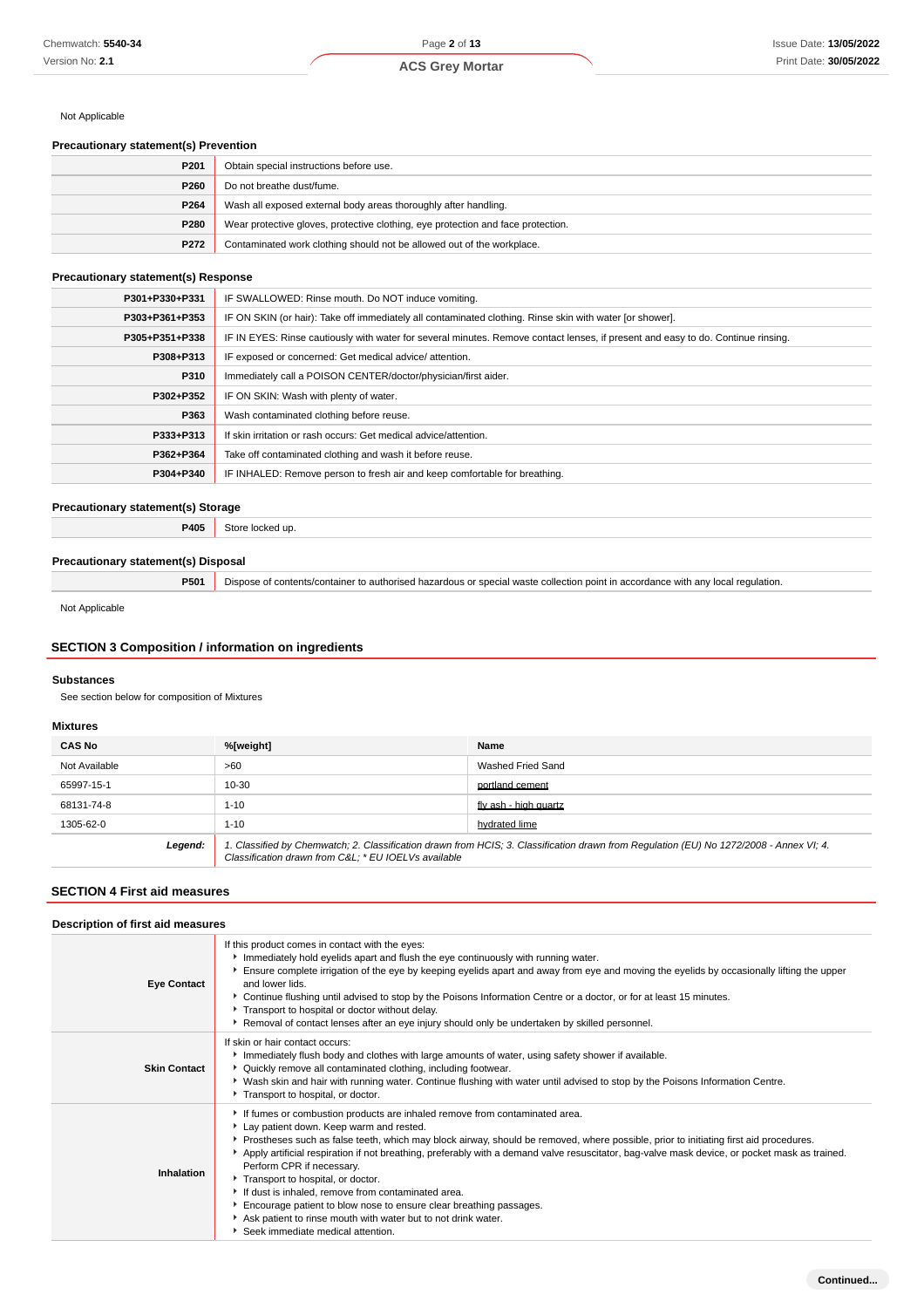| Ingestion | For advice, contact a Poisons Information Centre or a doctor at once.<br>Urgent hospital treatment is likely to be needed.<br>If swallowed do <b>NOT</b> induce vomiting.<br>If vomiting occurs, lean patient forward or place on left side (head-down position, if possible) to maintain open airway and prevent aspiration.<br>• Observe the patient carefully.<br>Never give liquid to a person showing signs of being sleepy or with reduced awareness; i.e. becoming unconscious.<br>Give water to rinse out mouth, then provide liquid slowly and as much as casualty can comfortably drink.<br>Transport to hospital or doctor without delay. |
|-----------|------------------------------------------------------------------------------------------------------------------------------------------------------------------------------------------------------------------------------------------------------------------------------------------------------------------------------------------------------------------------------------------------------------------------------------------------------------------------------------------------------------------------------------------------------------------------------------------------------------------------------------------------------|
|-----------|------------------------------------------------------------------------------------------------------------------------------------------------------------------------------------------------------------------------------------------------------------------------------------------------------------------------------------------------------------------------------------------------------------------------------------------------------------------------------------------------------------------------------------------------------------------------------------------------------------------------------------------------------|

#### **Indication of any immediate medical attention and special treatment needed**

Treat symptomatically.

For acute or short term repeated exposures to iron and its derivatives:

- Always treat symptoms rather than history.
- In general, however, toxic doses exceed 20 mg/kg of ingested material (as elemental iron) with lethal doses exceeding 180 mg/kg.
- Control of iron stores depend on variation in absorption rather than excretion. Absorption occurs through aspiration, ingestion and burned skin.
- Hepatic damage may progress to failure with hypoprothrombinaemia and hypoglycaemia. Hepatorenal syndrome may occur.
- Iron intoxication may also result in decreased cardiac output and increased cardiac pooling which subsequently produces hypotension.
- Serum iron should be analysed in symptomatic patients. Serum iron levels (2-4 hrs post-ingestion) greater that 100 ug/dL indicate poisoning with levels, in excess of 350 ug/dL, being potentially serious. Emesis or lavage (for obtunded patients with no gag reflex)are the usual means of decontamination.
- Activated charcoal does not effectively bind iron.
- Catharsis (using sodium sulfate or magnesium sulfate) may only be used if the patient already has diarrhoea.
- ▶ Deferoxamine is a specific chelator of ferric (3+) iron and is currently the antidote of choice. It should be administered parenterally. [Ellenhorn and Barceloux: Medical Toxicology]

For acute or short term repeated exposures to dichromates and chromates:

- Absorption occurs from the alimentary tract and lungs.
- The kidney excretes about 60% of absorbed chromate within 8 hours of ingestion. Urinary excretion may take up to 14 days.
- Establish airway, breathing and circulation. Assist ventilation.
- Induce emesis with Ipecac Syrup if patient is not convulsing, in coma or obtunded and if the gag reflex is present.
- Otherwise use gastric lavage with endotracheal intubation.
- Fluid balance is critical. Peritoneal dialysis, haemodialysis or exchange transfusion may be effective although available data is limited.
- British Anti-Lewisite, ascorbic acid, folic acid and EDTA are probably not effective.
- **There are no antidotes.**
- Primary irritation, including chrome ulceration, may be treated with ointments comprising calcium-sodium-EDTA. This, together with the use of frequently renewed dressings, will ensure rapid healing of any ulcer which may develop.

The mechanism of action involves the reduction of Cr (VI) to Cr(III) and subsequent chelation; the irritant effect of Cr(III)/ protein complexes is thus avoided. [ILO Encyclopedia]

[Ellenhorn and Barceloux: Medical Toxicology]

#### **SECTION 5 Firefighting measures**

#### **Extinguishing media**

There is no restriction on the type of extinguisher which may be used.

Use extinguishing media suitable for surrounding area.

#### **Special hazards arising from the substrate or mixture**

**Fire Incompatibility** None known.

#### **Advice for firefighters**

| <b>Fire Fighting</b>         | ▶ When silica dust is dispersed in air, firefighters should wear inhalation protection as hazardous substances from the fire may be adsorbed on<br>the silica particles.<br>• When heated to extreme temperatures, (>1700 deg.C) amorphous silica can fuse.<br>Alert Fire Brigade and tell them location and nature of hazard.<br>• Wear breathing apparatus plus protective gloves in the event of a fire.<br>Prevent, by any means available, spillage from entering drains or water courses.<br>Use fire fighting procedures suitable for surrounding area.<br>DO NOT approach containers suspected to be hot.<br>• Cool fire exposed containers with water spray from a protected location.<br>If safe to do so, remove containers from path of fire.<br>Equipment should be thoroughly decontaminated after use.                                                                                                                                                                                                                                                                                                                                                                                                                                                                                                                                                                                                                                                                                                                                           |
|------------------------------|-----------------------------------------------------------------------------------------------------------------------------------------------------------------------------------------------------------------------------------------------------------------------------------------------------------------------------------------------------------------------------------------------------------------------------------------------------------------------------------------------------------------------------------------------------------------------------------------------------------------------------------------------------------------------------------------------------------------------------------------------------------------------------------------------------------------------------------------------------------------------------------------------------------------------------------------------------------------------------------------------------------------------------------------------------------------------------------------------------------------------------------------------------------------------------------------------------------------------------------------------------------------------------------------------------------------------------------------------------------------------------------------------------------------------------------------------------------------------------------------------------------------------------------------------------------------|
| <b>Fire/Explosion Hazard</b> | Under certain conditions the material may become combustible because of the ease of ignition which occurs after the material reaches a high<br>specific area ratio (thin sections, fine particles, or molten states). However, the same material in massive solid form is comparatively difficult to<br>ignite. Nearly all metals will burn in air under certain conditions. Some are oxidised rapidly in the presence of air or moisture, generating sufficient<br>heat to reach their ignition temperatures.<br>Others oxidise so slowly that heat generated during oxidation is dissipated before the metal becomes hot enough to ignite.<br>Particle size, shape, quantity, and alloy are important factors to be considered when evaluating metal combustibility. Combustibility of metallic<br>alloys may differ and vary widely from the combustibility characteristics of the alloys' constituent elements.<br>▶ When silica dust is dispersed in air, firefighters should wear inhalation protection as hazardous substances from the fire may be adsorbed on<br>the silica particles.<br>▶ When heated to extreme temperatures, (>1700 deg.C) amorphous silica can fuse.<br>Decomposition may produce toxic fumes of:<br>silicon dioxide (SiO2)<br>metal oxides<br>When aluminium oxide dust is dispersed in air, firefighters should wear protection against inhalation of dust particles, which can also contain<br>hazardous substances from the fire absorbed on the alumina particles.<br>May emit poisonous fumes.<br>May emit corrosive fumes. |
| <b>HAZCHEM</b>               | Not Applicable                                                                                                                                                                                                                                                                                                                                                                                                                                                                                                                                                                                                                                                                                                                                                                                                                                                                                                                                                                                                                                                                                                                                                                                                                                                                                                                                                                                                                                                                                                                                                  |
|                              |                                                                                                                                                                                                                                                                                                                                                                                                                                                                                                                                                                                                                                                                                                                                                                                                                                                                                                                                                                                                                                                                                                                                                                                                                                                                                                                                                                                                                                                                                                                                                                 |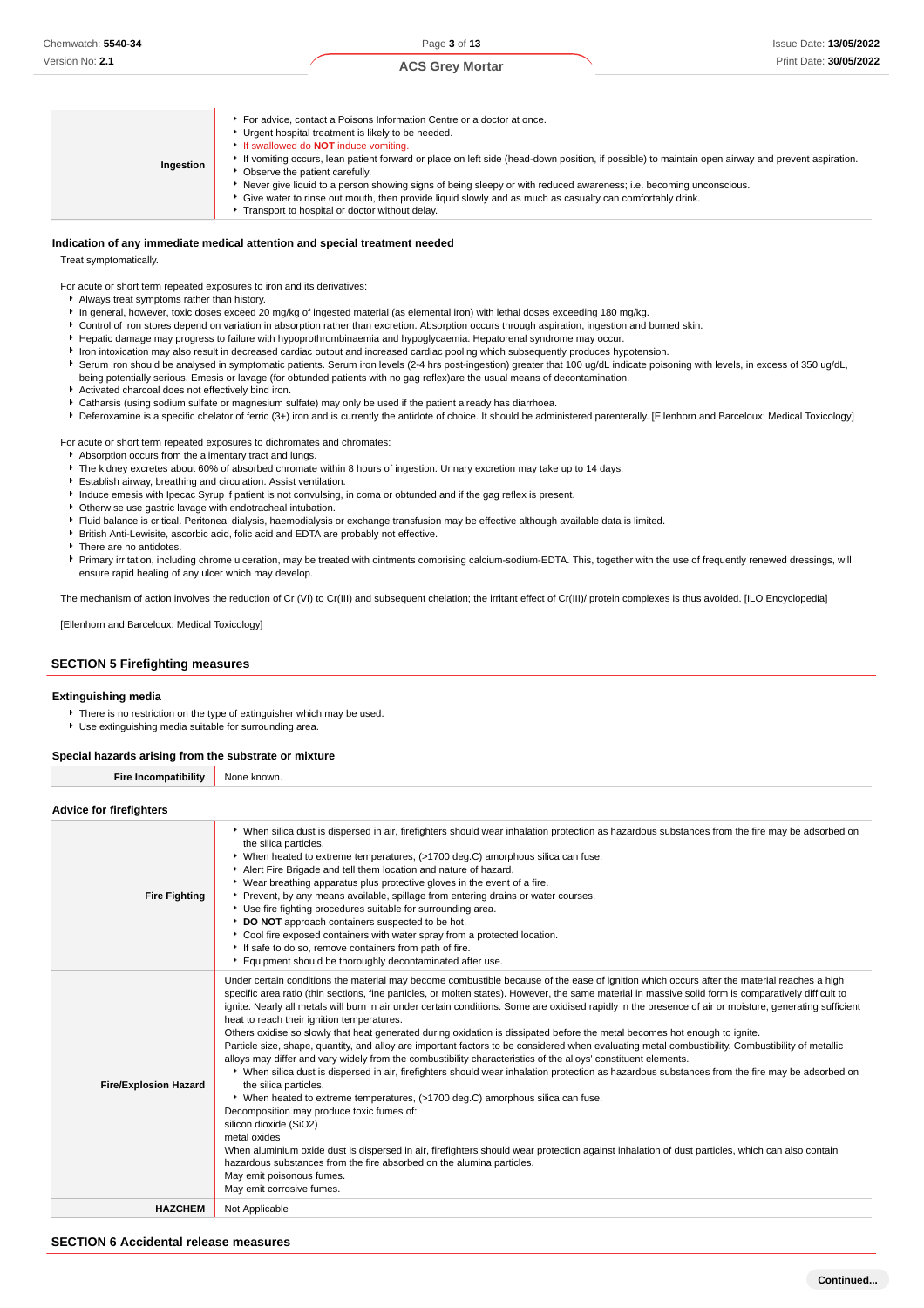## **Personal precautions, protective equipment and emergency procedures**

See section 8

#### **Environmental precautions**

See section 12

## **Methods and material for containment and cleaning up**

| <b>Minor Spills</b> | Remove all ignition sources.<br>Clean up all spills immediately.<br>Avoid contact with skin and eyes.<br>Control personal contact with the substance, by using protective equipment.<br>Use dry clean up procedures and avoid generating dust.<br>• Place in a suitable, labelled container for waste disposal.                                                                                                                                                                                                                                                                                                                                                                                                                        |
|---------------------|----------------------------------------------------------------------------------------------------------------------------------------------------------------------------------------------------------------------------------------------------------------------------------------------------------------------------------------------------------------------------------------------------------------------------------------------------------------------------------------------------------------------------------------------------------------------------------------------------------------------------------------------------------------------------------------------------------------------------------------|
| <b>Major Spills</b> | Moderate hazard.<br>CAUTION: Advise personnel in area.<br>Alert Emergency Services and tell them location and nature of hazard.<br>• Control personal contact by wearing protective clothing.<br>Prevent, by any means available, spillage from entering drains or water courses.<br>Recover product wherever possible.<br>FIF DRY: Use dry clean up procedures and avoid generating dust. Collect residues and place in sealed plastic bags or other containers for<br>disposal. <b>IF WET:</b> Vacuum/shovel up and place in labelled containers for disposal.<br>▶ ALWAYS: Wash area down with large amounts of water and prevent runoff into drains.<br>If contamination of drains or waterways occurs, advise Emergency Services. |

Personal Protective Equipment advice is contained in Section 8 of the SDS.

## **SECTION 7 Handling and storage**

| Precautions for safe handling |                                                                                                                                                                                                                                                                                                                                                                                                                                                                                                                                                                                                                                                                                                                                                                                                                                                                                                                                                                       |
|-------------------------------|-----------------------------------------------------------------------------------------------------------------------------------------------------------------------------------------------------------------------------------------------------------------------------------------------------------------------------------------------------------------------------------------------------------------------------------------------------------------------------------------------------------------------------------------------------------------------------------------------------------------------------------------------------------------------------------------------------------------------------------------------------------------------------------------------------------------------------------------------------------------------------------------------------------------------------------------------------------------------|
| Safe handling                 | Avoid all personal contact, including inhalation.<br>▶ Wear protective clothing when risk of exposure occurs.<br>Use in a well-ventilated area.<br>Prevent concentration in hollows and sumps.<br>DO NOT enter confined spaces until atmosphere has been checked.<br>DO NOT allow material to contact humans, exposed food or food utensils.<br>Avoid contact with incompatible materials.<br>V When handling, DO NOT eat, drink or smoke.<br>Keep containers securely sealed when not in use.<br>Avoid physical damage to containers.<br>Always wash hands with soap and water after handling.<br>► Work clothes should be laundered separately. Launder contaminated clothing before re-use.<br>Use good occupational work practice.<br>▶ Observe manufacturer's storage and handling recommendations contained within this SDS.<br>Atmosphere should be regularly checked against established exposure standards to ensure safe working conditions are maintained. |
| Other information             | Store in original containers.<br>Keep containers securely sealed.<br>Store in a cool, dry area protected from environmental extremes.<br>Store away from incompatible materials and foodstuff containers.<br>▶ Protect containers against physical damage and check regularly for leaks.<br>▶ Observe manufacturer's storage and handling recommendations contained within this SDS.<br>For major quantities:<br>> Consider storage in bunded areas - ensure storage areas are isolated from sources of community water (including stormwater, ground water,<br>lakes and streams}.<br>Ensure that accidental discharge to air or water is the subject of a contingency disaster management plan; this may require consultation with<br>local authorities.                                                                                                                                                                                                            |

#### **Conditions for safe storage, including any incompatibilities**

| Suitable container      | • Polyethylene or polypropylene container.<br>• Check all containers are clearly labelled and free from leaks.                                                                                                                                                                                                                                                                                                                                                                                                                                                                                                                                                                                                                |
|-------------------------|-------------------------------------------------------------------------------------------------------------------------------------------------------------------------------------------------------------------------------------------------------------------------------------------------------------------------------------------------------------------------------------------------------------------------------------------------------------------------------------------------------------------------------------------------------------------------------------------------------------------------------------------------------------------------------------------------------------------------------|
| Storage incompatibility | Silicas:<br>react with hydrofluoric acid to produce silicon tetrafluoride gas<br>react with xenon hexafluoride to produce explosive xenon trioxide<br>reacts exothermically with oxygen difluoride, and explosively with chlorine trifluoride (these halogenated materials are not commonplace<br>industrial materials) and other fluorine-containing compounds<br>may react with fluorine, chlorates<br>are incompatible with strong oxidisers, manganese trioxide, chlorine trioxide, strong alkalis, metal oxides, concentrated orthophosphoric acid,<br>vinyl acetate<br>may react vigorously when heated with alkali carbonates.<br>Avoid strong acids, bases.<br>Avoid contact with copper, aluminium and their alloys. |

## **SECTION 8 Exposure controls / personal protection**

#### **Control parameters**

## **Occupational Exposure Limits (OEL)**

## **INGREDIENT DATA**

| Source                       | Inaredient | <b>Material name</b> | <b>TWA</b> | <b>STEL</b> | Peak | <b>Notes</b>                                                |
|------------------------------|------------|----------------------|------------|-------------|------|-------------------------------------------------------------|
| Australia Exposure Standards | portland   | Portland             | 10         | Not         | Not  | (a) This value is for inhalable dust containing no asbestos |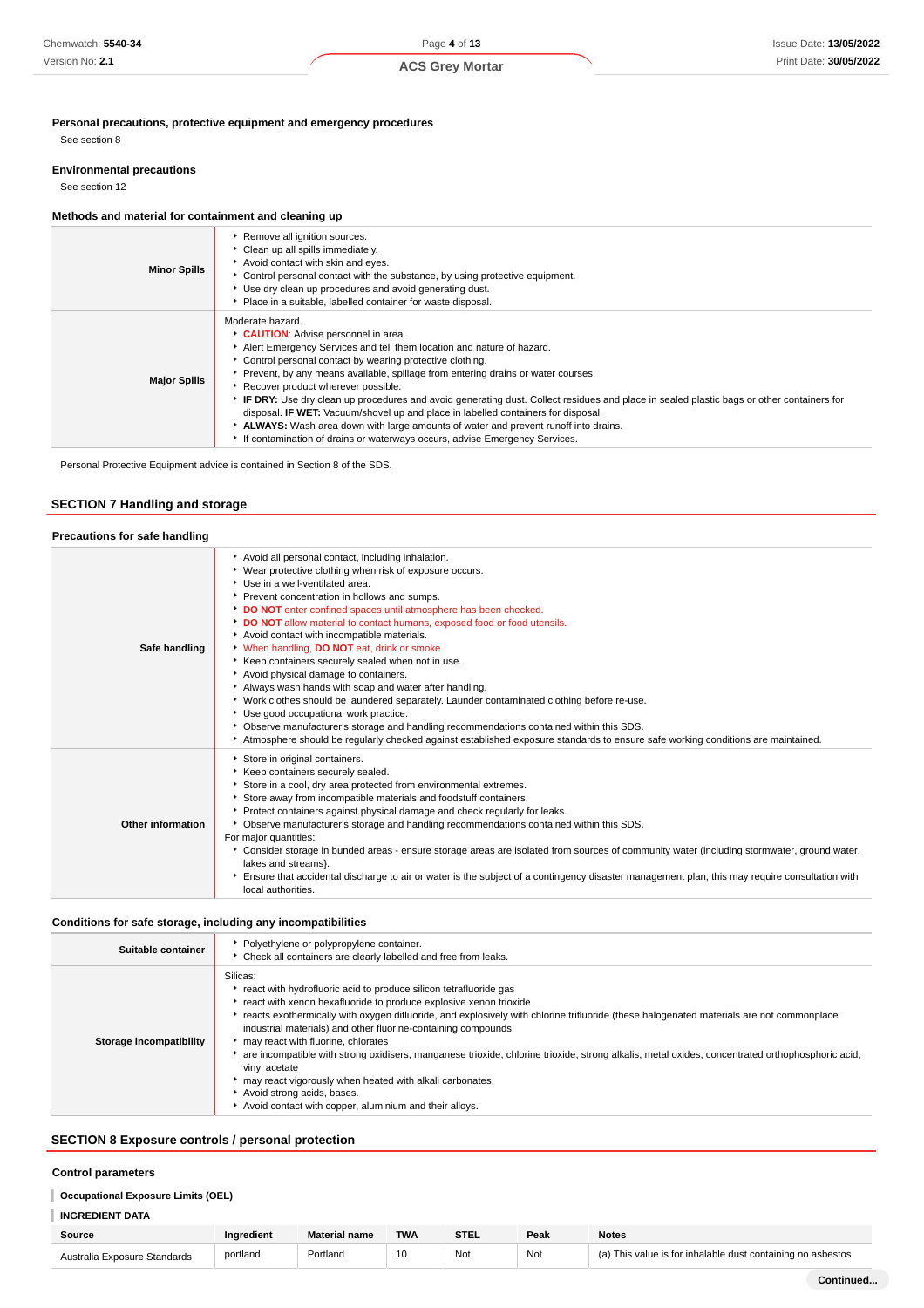**Continued...**

| Source                               | Ingredient                                                                                                                                                                                                                                                                                                                                                                                                                                                                                                                                                                                                                                                                                                                                                                                                                                                                                                                                                                                                               | <b>Material name</b>                                                                                                                                                                                                                                                                                                                                                                                                                                                                                                                                                                                                                                                                                                                                                                                                                                                                                                                                                                                                                                                                                                                                                                                                                                                                                                                                                                                                                                                                                                                                                                                                                                                                                                                                                                                                                                                                                                                                                                                                                                                                                                                                                                                                                                                                                                                                                                                                                                                                                                                                                                                                                                                                                                                                                                                                                                                                                                                                                                                                                                                                                                                                                                                                                                                                                                                                                                                                                                                                                                                                                                                                                                                                                                                                                | <b>TWA</b>                                                       |  | <b>STEL</b> | Peak |               | <b>Notes</b>        |                                                                                                                                                                                                                                                                                          |  |
|--------------------------------------|--------------------------------------------------------------------------------------------------------------------------------------------------------------------------------------------------------------------------------------------------------------------------------------------------------------------------------------------------------------------------------------------------------------------------------------------------------------------------------------------------------------------------------------------------------------------------------------------------------------------------------------------------------------------------------------------------------------------------------------------------------------------------------------------------------------------------------------------------------------------------------------------------------------------------------------------------------------------------------------------------------------------------|---------------------------------------------------------------------------------------------------------------------------------------------------------------------------------------------------------------------------------------------------------------------------------------------------------------------------------------------------------------------------------------------------------------------------------------------------------------------------------------------------------------------------------------------------------------------------------------------------------------------------------------------------------------------------------------------------------------------------------------------------------------------------------------------------------------------------------------------------------------------------------------------------------------------------------------------------------------------------------------------------------------------------------------------------------------------------------------------------------------------------------------------------------------------------------------------------------------------------------------------------------------------------------------------------------------------------------------------------------------------------------------------------------------------------------------------------------------------------------------------------------------------------------------------------------------------------------------------------------------------------------------------------------------------------------------------------------------------------------------------------------------------------------------------------------------------------------------------------------------------------------------------------------------------------------------------------------------------------------------------------------------------------------------------------------------------------------------------------------------------------------------------------------------------------------------------------------------------------------------------------------------------------------------------------------------------------------------------------------------------------------------------------------------------------------------------------------------------------------------------------------------------------------------------------------------------------------------------------------------------------------------------------------------------------------------------------------------------------------------------------------------------------------------------------------------------------------------------------------------------------------------------------------------------------------------------------------------------------------------------------------------------------------------------------------------------------------------------------------------------------------------------------------------------------------------------------------------------------------------------------------------------------------------------------------------------------------------------------------------------------------------------------------------------------------------------------------------------------------------------------------------------------------------------------------------------------------------------------------------------------------------------------------------------------------------------------------------------------------------------------------------------|------------------------------------------------------------------|--|-------------|------|---------------|---------------------|------------------------------------------------------------------------------------------------------------------------------------------------------------------------------------------------------------------------------------------------------------------------------------------|--|
|                                      | mg/m3<br>Available<br>Available<br>and < 1% crystalline silica.<br>cement<br>cement                                                                                                                                                                                                                                                                                                                                                                                                                                                                                                                                                                                                                                                                                                                                                                                                                                                                                                                                      |                                                                                                                                                                                                                                                                                                                                                                                                                                                                                                                                                                                                                                                                                                                                                                                                                                                                                                                                                                                                                                                                                                                                                                                                                                                                                                                                                                                                                                                                                                                                                                                                                                                                                                                                                                                                                                                                                                                                                                                                                                                                                                                                                                                                                                                                                                                                                                                                                                                                                                                                                                                                                                                                                                                                                                                                                                                                                                                                                                                                                                                                                                                                                                                                                                                                                                                                                                                                                                                                                                                                                                                                                                                                                                                                                                     |                                                                  |  |             |      |               |                     |                                                                                                                                                                                                                                                                                          |  |
| Australia Exposure Standards         | hydrated lime                                                                                                                                                                                                                                                                                                                                                                                                                                                                                                                                                                                                                                                                                                                                                                                                                                                                                                                                                                                                            | Calcium<br>hydroxide                                                                                                                                                                                                                                                                                                                                                                                                                                                                                                                                                                                                                                                                                                                                                                                                                                                                                                                                                                                                                                                                                                                                                                                                                                                                                                                                                                                                                                                                                                                                                                                                                                                                                                                                                                                                                                                                                                                                                                                                                                                                                                                                                                                                                                                                                                                                                                                                                                                                                                                                                                                                                                                                                                                                                                                                                                                                                                                                                                                                                                                                                                                                                                                                                                                                                                                                                                                                                                                                                                                                                                                                                                                                                                                                                | Not<br>Not<br>5 mg/m3<br>Not Available<br>Available<br>Available |  |             |      |               |                     |                                                                                                                                                                                                                                                                                          |  |
| <b>Emergency Limits</b>              |                                                                                                                                                                                                                                                                                                                                                                                                                                                                                                                                                                                                                                                                                                                                                                                                                                                                                                                                                                                                                          |                                                                                                                                                                                                                                                                                                                                                                                                                                                                                                                                                                                                                                                                                                                                                                                                                                                                                                                                                                                                                                                                                                                                                                                                                                                                                                                                                                                                                                                                                                                                                                                                                                                                                                                                                                                                                                                                                                                                                                                                                                                                                                                                                                                                                                                                                                                                                                                                                                                                                                                                                                                                                                                                                                                                                                                                                                                                                                                                                                                                                                                                                                                                                                                                                                                                                                                                                                                                                                                                                                                                                                                                                                                                                                                                                                     |                                                                  |  |             |      |               |                     |                                                                                                                                                                                                                                                                                          |  |
| Ingredient                           | TEEL-1<br>TEEL-2<br>TEEL-3                                                                                                                                                                                                                                                                                                                                                                                                                                                                                                                                                                                                                                                                                                                                                                                                                                                                                                                                                                                               |                                                                                                                                                                                                                                                                                                                                                                                                                                                                                                                                                                                                                                                                                                                                                                                                                                                                                                                                                                                                                                                                                                                                                                                                                                                                                                                                                                                                                                                                                                                                                                                                                                                                                                                                                                                                                                                                                                                                                                                                                                                                                                                                                                                                                                                                                                                                                                                                                                                                                                                                                                                                                                                                                                                                                                                                                                                                                                                                                                                                                                                                                                                                                                                                                                                                                                                                                                                                                                                                                                                                                                                                                                                                                                                                                                     |                                                                  |  |             |      |               |                     |                                                                                                                                                                                                                                                                                          |  |
| hydrated lime                        | $15 \text{ mg/m}$                                                                                                                                                                                                                                                                                                                                                                                                                                                                                                                                                                                                                                                                                                                                                                                                                                                                                                                                                                                                        | 240 mg/m3<br>1,500 mg/m3                                                                                                                                                                                                                                                                                                                                                                                                                                                                                                                                                                                                                                                                                                                                                                                                                                                                                                                                                                                                                                                                                                                                                                                                                                                                                                                                                                                                                                                                                                                                                                                                                                                                                                                                                                                                                                                                                                                                                                                                                                                                                                                                                                                                                                                                                                                                                                                                                                                                                                                                                                                                                                                                                                                                                                                                                                                                                                                                                                                                                                                                                                                                                                                                                                                                                                                                                                                                                                                                                                                                                                                                                                                                                                                                            |                                                                  |  |             |      |               |                     |                                                                                                                                                                                                                                                                                          |  |
| Ingredient                           | Original IDLH                                                                                                                                                                                                                                                                                                                                                                                                                                                                                                                                                                                                                                                                                                                                                                                                                                                                                                                                                                                                            |                                                                                                                                                                                                                                                                                                                                                                                                                                                                                                                                                                                                                                                                                                                                                                                                                                                                                                                                                                                                                                                                                                                                                                                                                                                                                                                                                                                                                                                                                                                                                                                                                                                                                                                                                                                                                                                                                                                                                                                                                                                                                                                                                                                                                                                                                                                                                                                                                                                                                                                                                                                                                                                                                                                                                                                                                                                                                                                                                                                                                                                                                                                                                                                                                                                                                                                                                                                                                                                                                                                                                                                                                                                                                                                                                                     |                                                                  |  |             |      |               | <b>Revised IDLH</b> |                                                                                                                                                                                                                                                                                          |  |
| portland cement                      | 5,000 mg/m3                                                                                                                                                                                                                                                                                                                                                                                                                                                                                                                                                                                                                                                                                                                                                                                                                                                                                                                                                                                                              |                                                                                                                                                                                                                                                                                                                                                                                                                                                                                                                                                                                                                                                                                                                                                                                                                                                                                                                                                                                                                                                                                                                                                                                                                                                                                                                                                                                                                                                                                                                                                                                                                                                                                                                                                                                                                                                                                                                                                                                                                                                                                                                                                                                                                                                                                                                                                                                                                                                                                                                                                                                                                                                                                                                                                                                                                                                                                                                                                                                                                                                                                                                                                                                                                                                                                                                                                                                                                                                                                                                                                                                                                                                                                                                                                                     |                                                                  |  |             |      | Not Available |                     |                                                                                                                                                                                                                                                                                          |  |
| fly ash - high quartz                | Not Available                                                                                                                                                                                                                                                                                                                                                                                                                                                                                                                                                                                                                                                                                                                                                                                                                                                                                                                                                                                                            |                                                                                                                                                                                                                                                                                                                                                                                                                                                                                                                                                                                                                                                                                                                                                                                                                                                                                                                                                                                                                                                                                                                                                                                                                                                                                                                                                                                                                                                                                                                                                                                                                                                                                                                                                                                                                                                                                                                                                                                                                                                                                                                                                                                                                                                                                                                                                                                                                                                                                                                                                                                                                                                                                                                                                                                                                                                                                                                                                                                                                                                                                                                                                                                                                                                                                                                                                                                                                                                                                                                                                                                                                                                                                                                                                                     |                                                                  |  |             |      | Not Available |                     |                                                                                                                                                                                                                                                                                          |  |
| hydrated lime                        | Not Available                                                                                                                                                                                                                                                                                                                                                                                                                                                                                                                                                                                                                                                                                                                                                                                                                                                                                                                                                                                                            |                                                                                                                                                                                                                                                                                                                                                                                                                                                                                                                                                                                                                                                                                                                                                                                                                                                                                                                                                                                                                                                                                                                                                                                                                                                                                                                                                                                                                                                                                                                                                                                                                                                                                                                                                                                                                                                                                                                                                                                                                                                                                                                                                                                                                                                                                                                                                                                                                                                                                                                                                                                                                                                                                                                                                                                                                                                                                                                                                                                                                                                                                                                                                                                                                                                                                                                                                                                                                                                                                                                                                                                                                                                                                                                                                                     |                                                                  |  |             |      | Not Available |                     |                                                                                                                                                                                                                                                                                          |  |
| <b>Occupational Exposure Banding</b> |                                                                                                                                                                                                                                                                                                                                                                                                                                                                                                                                                                                                                                                                                                                                                                                                                                                                                                                                                                                                                          |                                                                                                                                                                                                                                                                                                                                                                                                                                                                                                                                                                                                                                                                                                                                                                                                                                                                                                                                                                                                                                                                                                                                                                                                                                                                                                                                                                                                                                                                                                                                                                                                                                                                                                                                                                                                                                                                                                                                                                                                                                                                                                                                                                                                                                                                                                                                                                                                                                                                                                                                                                                                                                                                                                                                                                                                                                                                                                                                                                                                                                                                                                                                                                                                                                                                                                                                                                                                                                                                                                                                                                                                                                                                                                                                                                     |                                                                  |  |             |      |               |                     |                                                                                                                                                                                                                                                                                          |  |
| Ingredient                           |                                                                                                                                                                                                                                                                                                                                                                                                                                                                                                                                                                                                                                                                                                                                                                                                                                                                                                                                                                                                                          | <b>Occupational Exposure Band Rating</b>                                                                                                                                                                                                                                                                                                                                                                                                                                                                                                                                                                                                                                                                                                                                                                                                                                                                                                                                                                                                                                                                                                                                                                                                                                                                                                                                                                                                                                                                                                                                                                                                                                                                                                                                                                                                                                                                                                                                                                                                                                                                                                                                                                                                                                                                                                                                                                                                                                                                                                                                                                                                                                                                                                                                                                                                                                                                                                                                                                                                                                                                                                                                                                                                                                                                                                                                                                                                                                                                                                                                                                                                                                                                                                                            |                                                                  |  |             |      |               |                     | <b>Occupational Exposure Band Limit</b>                                                                                                                                                                                                                                                  |  |
| fly ash - high quartz                | E                                                                                                                                                                                                                                                                                                                                                                                                                                                                                                                                                                                                                                                                                                                                                                                                                                                                                                                                                                                                                        | $\leq$ 0.01 mg/m <sup>3</sup>                                                                                                                                                                                                                                                                                                                                                                                                                                                                                                                                                                                                                                                                                                                                                                                                                                                                                                                                                                                                                                                                                                                                                                                                                                                                                                                                                                                                                                                                                                                                                                                                                                                                                                                                                                                                                                                                                                                                                                                                                                                                                                                                                                                                                                                                                                                                                                                                                                                                                                                                                                                                                                                                                                                                                                                                                                                                                                                                                                                                                                                                                                                                                                                                                                                                                                                                                                                                                                                                                                                                                                                                                                                                                                                                       |                                                                  |  |             |      |               |                     |                                                                                                                                                                                                                                                                                          |  |
| Notes:                               |                                                                                                                                                                                                                                                                                                                                                                                                                                                                                                                                                                                                                                                                                                                                                                                                                                                                                                                                                                                                                          | range of exposure concentrations that are expected to protect worker health.                                                                                                                                                                                                                                                                                                                                                                                                                                                                                                                                                                                                                                                                                                                                                                                                                                                                                                                                                                                                                                                                                                                                                                                                                                                                                                                                                                                                                                                                                                                                                                                                                                                                                                                                                                                                                                                                                                                                                                                                                                                                                                                                                                                                                                                                                                                                                                                                                                                                                                                                                                                                                                                                                                                                                                                                                                                                                                                                                                                                                                                                                                                                                                                                                                                                                                                                                                                                                                                                                                                                                                                                                                                                                        |                                                                  |  |             |      |               |                     | Occupational exposure banding is a process of assigning chemicals into specific categories or bands based on a chemical's potency and the<br>adverse health outcomes associated with exposure. The output of this process is an occupational exposure band (OEB), which corresponds to a |  |
| <b>Exposure controls</b>             |                                                                                                                                                                                                                                                                                                                                                                                                                                                                                                                                                                                                                                                                                                                                                                                                                                                                                                                                                                                                                          |                                                                                                                                                                                                                                                                                                                                                                                                                                                                                                                                                                                                                                                                                                                                                                                                                                                                                                                                                                                                                                                                                                                                                                                                                                                                                                                                                                                                                                                                                                                                                                                                                                                                                                                                                                                                                                                                                                                                                                                                                                                                                                                                                                                                                                                                                                                                                                                                                                                                                                                                                                                                                                                                                                                                                                                                                                                                                                                                                                                                                                                                                                                                                                                                                                                                                                                                                                                                                                                                                                                                                                                                                                                                                                                                                                     |                                                                  |  |             |      |               |                     |                                                                                                                                                                                                                                                                                          |  |
| Appropriate engineering<br>controls  |                                                                                                                                                                                                                                                                                                                                                                                                                                                                                                                                                                                                                                                                                                                                                                                                                                                                                                                                                                                                                          | Engineering controls are used to remove a hazard or place a barrier between the worker and the hazard. Well-designed engineering controls can<br>be highly effective in protecting workers and will typically be independent of worker interactions to provide this high level of protection.<br>The basic types of engineering controls are:<br>Process controls which involve changing the way a job activity or process is done to reduce the risk.<br>Enclosure and/or isolation of emission source which keeps a selected hazard "physically" away from the worker and ventilation that strategically<br>"adds" and "removes" air in the work environment. Ventilation can remove or dilute an air contaminant if designed properly. The design of a<br>ventilation system must match the particular process and chemical or contaminant in use.<br>Employers may need to use multiple types of controls to prevent employee overexposure.<br>Local exhaust ventilation usually required. If risk of overexposure exists, wear approved respirator. Correct fit is essential to obtain adequate<br>protection. Supplied-air type respirator may be required in special circumstances. Correct fit is essential to ensure adequate protection.<br>An approved self contained breathing apparatus (SCBA) may be required in some situations.<br>Provide adequate ventilation in warehouse or closed storage area. Air contaminants generated in the workplace possess varying "escape"<br>velocities which, in turn, determine the "capture velocities" of fresh circulating air required to effectively remove the contaminant.<br>Air Speed:<br>Type of Contaminant:<br>$0.25 - 0.5$ m/s<br>solvent, vapours, degreasing etc., evaporating from tank (in still air).<br>(50-100 f/min.)<br>aerosols, fumes from pouring operations, intermittent container filling, low speed conveyer transfers, welding, spray<br>0.5-1 m/s (100-200<br>drift, plating acid fumes, pickling (released at low velocity into zone of active generation)<br>$f/min.$ )<br>1-2.5 m/s (200-500<br>direct spray, spray painting in shallow booths, drum filling, conveyer loading, crusher dusts, gas discharge (active<br>generation into zone of rapid air motion)<br>f/min.)<br>$2.5 - 10$ m/s<br>grinding, abrasive blasting, tumbling, high speed wheel generated dusts (released at high initial velocity into zone of<br>(500-2000 f/min.)<br>very high rapid air motion).<br>Within each range the appropriate value depends on:<br>Lower end of the range<br>Upper end of the range<br>1: Room air currents minimal or favourable to capture<br>1: Disturbing room air currents<br>2: Contaminants of low toxicity or of nuisance value only.<br>2: Contaminants of high toxicity<br>3: Intermittent, low production.<br>3: High production, heavy use<br>4: Large hood or large air mass in motion<br>4: Small hood-local control only<br>Simple theory shows that air velocity falls rapidly with distance away from the opening of a simple extraction pipe. Velocity generally decreases<br>with the square of distance from the extraction point (in simple cases). Therefore the air speed at the extraction point should be adjusted,<br>accordingly, after reference to distance from the contaminating source. The air velocity at the extraction fan, for example, should be a minimum of<br>1-2 m/s (200-400 f/min) for extraction of solvents generated in a tank 2 meters distant from the extraction point. Other mechanical considerations,<br>producing performance deficits within the extraction apparatus, make it essential that theoretical air velocities are multiplied by factors of 10 or<br>more when extraction systems are installed or used. |                                                                  |  |             |      |               |                     |                                                                                                                                                                                                                                                                                          |  |
| <b>Personal protection</b>           |                                                                                                                                                                                                                                                                                                                                                                                                                                                                                                                                                                                                                                                                                                                                                                                                                                                                                                                                                                                                                          |                                                                                                                                                                                                                                                                                                                                                                                                                                                                                                                                                                                                                                                                                                                                                                                                                                                                                                                                                                                                                                                                                                                                                                                                                                                                                                                                                                                                                                                                                                                                                                                                                                                                                                                                                                                                                                                                                                                                                                                                                                                                                                                                                                                                                                                                                                                                                                                                                                                                                                                                                                                                                                                                                                                                                                                                                                                                                                                                                                                                                                                                                                                                                                                                                                                                                                                                                                                                                                                                                                                                                                                                                                                                                                                                                                     |                                                                  |  |             |      |               |                     |                                                                                                                                                                                                                                                                                          |  |
| Eye and face protection              | Chemical goggles.<br>Full face shield may be required for supplementary but never for primary protection of eyes.<br>Contact lenses may pose a special hazard; soft contact lenses may absorb and concentrate irritants. A written policy document, describing<br>the wearing of lenses or restrictions on use, should be created for each workplace or task. This should include a review of lens absorption<br>and adsorption for the class of chemicals in use and an account of injury experience. Medical and first-aid personnel should be trained in<br>their removal and suitable equipment should be readily available. In the event of chemical exposure, begin eye irrigation immediately and<br>remove contact lens as soon as practicable. Lens should be removed at the first signs of eye redness or irritation - lens should be removed in<br>a clean environment only after workers have washed hands thoroughly. [CDC NIOSH Current Intelligence Bulletin 59], [AS/NZS 1336 or<br>national equivalent] |                                                                                                                                                                                                                                                                                                                                                                                                                                                                                                                                                                                                                                                                                                                                                                                                                                                                                                                                                                                                                                                                                                                                                                                                                                                                                                                                                                                                                                                                                                                                                                                                                                                                                                                                                                                                                                                                                                                                                                                                                                                                                                                                                                                                                                                                                                                                                                                                                                                                                                                                                                                                                                                                                                                                                                                                                                                                                                                                                                                                                                                                                                                                                                                                                                                                                                                                                                                                                                                                                                                                                                                                                                                                                                                                                                     |                                                                  |  |             |      |               |                     |                                                                                                                                                                                                                                                                                          |  |
| <b>Skin protection</b>               | See Hand protection below                                                                                                                                                                                                                                                                                                                                                                                                                                                                                                                                                                                                                                                                                                                                                                                                                                                                                                                                                                                                |                                                                                                                                                                                                                                                                                                                                                                                                                                                                                                                                                                                                                                                                                                                                                                                                                                                                                                                                                                                                                                                                                                                                                                                                                                                                                                                                                                                                                                                                                                                                                                                                                                                                                                                                                                                                                                                                                                                                                                                                                                                                                                                                                                                                                                                                                                                                                                                                                                                                                                                                                                                                                                                                                                                                                                                                                                                                                                                                                                                                                                                                                                                                                                                                                                                                                                                                                                                                                                                                                                                                                                                                                                                                                                                                                                     |                                                                  |  |             |      |               |                     |                                                                                                                                                                                                                                                                                          |  |
|                                      |                                                                                                                                                                                                                                                                                                                                                                                                                                                                                                                                                                                                                                                                                                                                                                                                                                                                                                                                                                                                                          |                                                                                                                                                                                                                                                                                                                                                                                                                                                                                                                                                                                                                                                                                                                                                                                                                                                                                                                                                                                                                                                                                                                                                                                                                                                                                                                                                                                                                                                                                                                                                                                                                                                                                                                                                                                                                                                                                                                                                                                                                                                                                                                                                                                                                                                                                                                                                                                                                                                                                                                                                                                                                                                                                                                                                                                                                                                                                                                                                                                                                                                                                                                                                                                                                                                                                                                                                                                                                                                                                                                                                                                                                                                                                                                                                                     |                                                                  |  |             |      |               |                     |                                                                                                                                                                                                                                                                                          |  |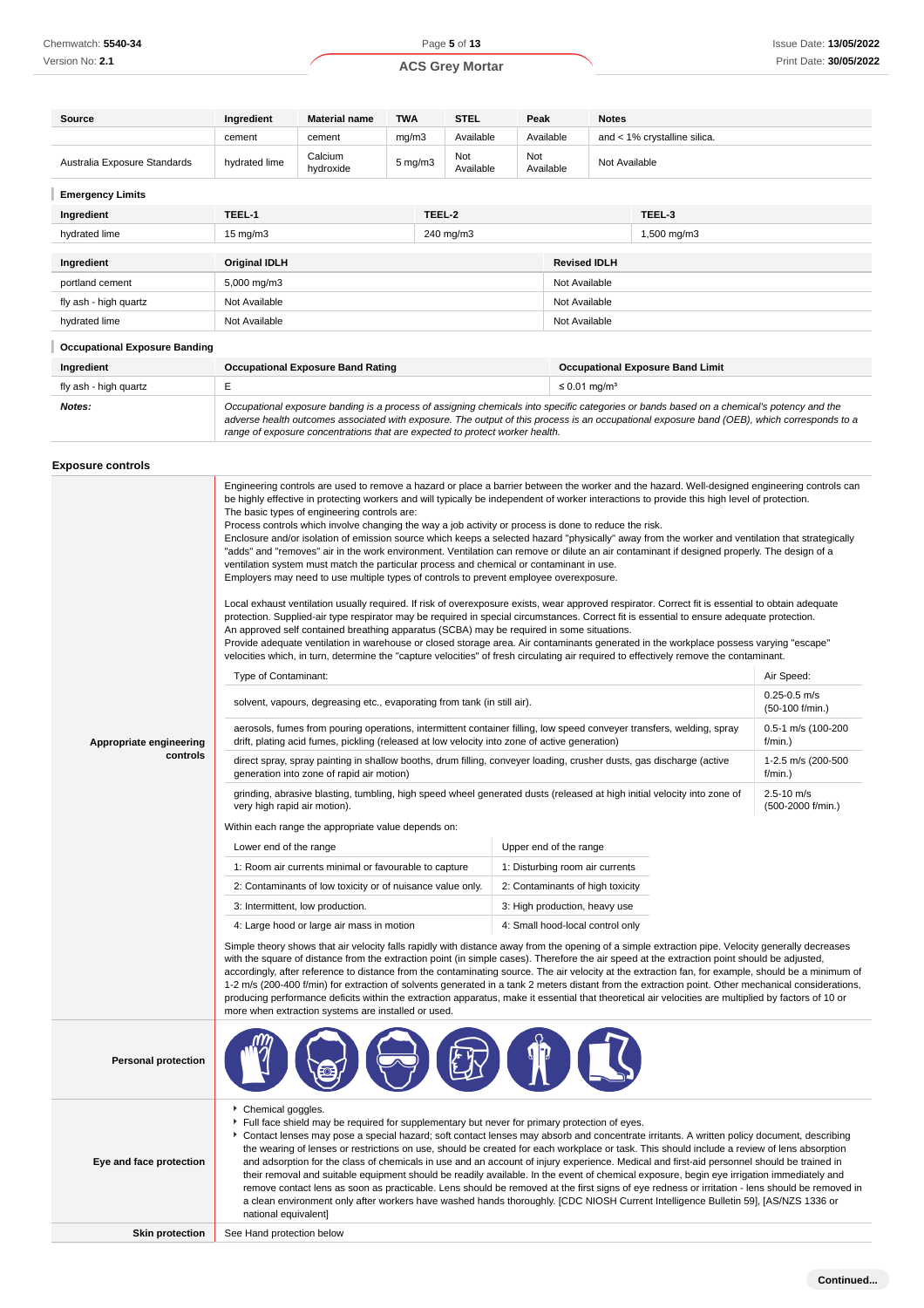| Hands/feet protection  | NOTE:<br>The material may produce skin sensitisation in predisposed individuals. Care must be taken, when removing gloves and other protective<br>equipment, to avoid all possible skin contact.<br>Contaminated leather items, such as shoes, belts and watch-bands should be removed and destroyed.<br>The selection of suitable gloves does not only depend on the material, but also on further marks of quality which vary from manufacturer to<br>manufacturer. Where the chemical is a preparation of several substances, the resistance of the glove material can not be calculated in advance<br>and has therefore to be checked prior to the application.<br>The exact break through time for substances has to be obtained from the manufacturer of the protective gloves and has to be observed when<br>making a final choice.<br>Personal hygiene is a key element of effective hand care. Gloves must only be worn on clean hands. After using gloves, hands should be<br>washed and dried thoroughly. Application of a non-perfumed moisturiser is recommended.<br>Suitability and durability of glove type is dependent on usage. Important factors in the selection of gloves include:<br>- frequency and duration of contact,<br>· chemical resistance of glove material,<br>· glove thickness and<br>dexterity<br>Select gloves tested to a relevant standard (e.g. Europe EN 374, US F739, AS/NZS 2161.1 or national equivalent).<br>When prolonged or frequently repeated contact may occur, a glove with a protection class of 5 or higher (breakthrough time greater than 240<br>minutes according to EN 374, AS/NZS 2161.10.1 or national equivalent) is recommended.<br>When only brief contact is expected, a glove with a protection class of 3 or higher (breakthrough time greater than 60 minutes according to EN<br>374, AS/NZS 2161.10.1 or national equivalent) is recommended.<br>. Some glove polymer types are less affected by movement and this should be taken into account when considering gloves for long-term use.<br>Contaminated gloves should be replaced.<br>As defined in ASTM F-739-96 in any application, gloves are rated as:<br>- Excellent when breakthrough time > 480 min<br>Good when breakthrough time > 20 min<br>· Fair when breakthrough time < 20 min<br>. Poor when glove material degrades<br>For general applications, gloves with a thickness typically greater than 0.35 mm, are recommended.<br>It should be emphasised that glove thickness is not necessarily a good predictor of glove resistance to a specific chemical, as the permeation<br>efficiency of the glove will be dependent on the exact composition of the glove material. Therefore, glove selection should also be based on<br>consideration of the task requirements and knowledge of breakthrough times.<br>Glove thickness may also vary depending on the glove manufacturer, the glove type and the glove model. Therefore, the manufacturers technical<br>data should always be taken into account to ensure selection of the most appropriate glove for the task.<br>Note: Depending on the activity being conducted, gloves of varying thickness may be required for specific tasks. For example:<br>Thinner gloves (down to 0.1 mm or less) may be required where a high degree of manual dexterity is needed. However, these gloves are only<br>likely to give short duration protection and would normally be just for single use applications, then disposed of.<br>Thicker gloves (up to 3 mm or more) may be required where there is a mechanical (as well as a chemical) risk i.e. where there is abrasion or<br>puncture potential<br>Gloves must only be worn on clean hands. After using gloves, hands should be washed and dried thoroughly. Application of a non-perfumed<br>moisturiser is recommended.<br>Experience indicates that the following polymers are suitable as glove materials for protection against undissolved, dry solids, where abrasive<br>particles are not present.<br>polychloroprene.<br>• nitrile rubber.<br>butyl rubber.<br>liuorocaoutchouc.<br>polyvinyl chloride. |
|------------------------|----------------------------------------------------------------------------------------------------------------------------------------------------------------------------------------------------------------------------------------------------------------------------------------------------------------------------------------------------------------------------------------------------------------------------------------------------------------------------------------------------------------------------------------------------------------------------------------------------------------------------------------------------------------------------------------------------------------------------------------------------------------------------------------------------------------------------------------------------------------------------------------------------------------------------------------------------------------------------------------------------------------------------------------------------------------------------------------------------------------------------------------------------------------------------------------------------------------------------------------------------------------------------------------------------------------------------------------------------------------------------------------------------------------------------------------------------------------------------------------------------------------------------------------------------------------------------------------------------------------------------------------------------------------------------------------------------------------------------------------------------------------------------------------------------------------------------------------------------------------------------------------------------------------------------------------------------------------------------------------------------------------------------------------------------------------------------------------------------------------------------------------------------------------------------------------------------------------------------------------------------------------------------------------------------------------------------------------------------------------------------------------------------------------------------------------------------------------------------------------------------------------------------------------------------------------------------------------------------------------------------------------------------------------------------------------------------------------------------------------------------------------------------------------------------------------------------------------------------------------------------------------------------------------------------------------------------------------------------------------------------------------------------------------------------------------------------------------------------------------------------------------------------------------------------------------------------------------------------------------------------------------------------------------------------------------------------------------------------------------------------------------------------------------------------------------------------------------------------------------------------------------------------------------------------------------------------------------------------------------------------------------------------------------------------------------------------------------------------------------------------------------------------------------------------------------------------------------------------------------------------------------------------------------------------------------------------------------------------------------------------------------------------------------------------------------------------------------------------------------------------------------------------------|
|                        | Gloves should be examined for wear and/ or degradation constantly.                                                                                                                                                                                                                                                                                                                                                                                                                                                                                                                                                                                                                                                                                                                                                                                                                                                                                                                                                                                                                                                                                                                                                                                                                                                                                                                                                                                                                                                                                                                                                                                                                                                                                                                                                                                                                                                                                                                                                                                                                                                                                                                                                                                                                                                                                                                                                                                                                                                                                                                                                                                                                                                                                                                                                                                                                                                                                                                                                                                                                                                                                                                                                                                                                                                                                                                                                                                                                                                                                                                                                                                                                                                                                                                                                                                                                                                                                                                                                                                                                                                                                       |
| <b>Body protection</b> | See Other protection below                                                                                                                                                                                                                                                                                                                                                                                                                                                                                                                                                                                                                                                                                                                                                                                                                                                                                                                                                                                                                                                                                                                                                                                                                                                                                                                                                                                                                                                                                                                                                                                                                                                                                                                                                                                                                                                                                                                                                                                                                                                                                                                                                                                                                                                                                                                                                                                                                                                                                                                                                                                                                                                                                                                                                                                                                                                                                                                                                                                                                                                                                                                                                                                                                                                                                                                                                                                                                                                                                                                                                                                                                                                                                                                                                                                                                                                                                                                                                                                                                                                                                                                               |
| Other protection       | • Overalls.<br>P.V.C apron.<br>▶ Barrier cream.<br>Skin cleansing cream.<br>▶ Eye wash unit.                                                                                                                                                                                                                                                                                                                                                                                                                                                                                                                                                                                                                                                                                                                                                                                                                                                                                                                                                                                                                                                                                                                                                                                                                                                                                                                                                                                                                                                                                                                                                                                                                                                                                                                                                                                                                                                                                                                                                                                                                                                                                                                                                                                                                                                                                                                                                                                                                                                                                                                                                                                                                                                                                                                                                                                                                                                                                                                                                                                                                                                                                                                                                                                                                                                                                                                                                                                                                                                                                                                                                                                                                                                                                                                                                                                                                                                                                                                                                                                                                                                             |

#### **Recommended material(s)**

#### **GLOVE SELECTION INDEX**

Glove selection is based on a modified presentation of the: **"Forsberg Clothing Performance Index".**

The effect(s) of the following substance(s) are taken into account in the **computergenerated** selection:

#### ACS Grey Mortar

| Material         | CPI |
|------------------|-----|
| NATURAL RUBBER   |     |
| NATURAL+NEOPRENE | А   |

#### \* CPI - Chemwatch Performance Index

#### A: Best Selection

B: Satisfactory; may degrade after 4 hours continuous immersion

C: Poor to Dangerous Choice for other than short term immersion

**NOTE**: As a series of factors will influence the actual performance of the glove, a final selection must be based on detailed observation. -

\* Where the glove is to be used on a short term, casual or infrequent basis, factors such as "feel" or convenience (e.g. disposability), may dictate a choice of gloves which might otherwise be unsuitable following long-term or frequent use. A qualified practitioner should be consulted.

#### **Respiratory protection**

Particulate. (AS/NZS 1716 & 1715, EN 143:2000 & 149:001, ANSI Z88 or national equivalent)

| <b>Required Minimum</b><br><b>Protection Factor</b> | <b>Half-Face</b><br>Respirator | <b>Full-Face</b><br>Respirator | <b>Powered Air</b><br>Respirator |
|-----------------------------------------------------|--------------------------------|--------------------------------|----------------------------------|
| up to $10 \times ES$                                | P <sub>1</sub><br>Air-line*    | ٠<br>۰                         | PAPR-P1<br>۰                     |
| up to $50 \times ES$                                | Air-line**                     | P <sub>2</sub>                 | PAPR-P2                          |
| up to $100 \times ES$                               | -                              | P <sub>3</sub>                 | ۰                                |
|                                                     |                                | Air-line*                      | ۰                                |
| $100 + x ES$                                        | -                              | Air-line**                     | PAPR-P3                          |

\* - Negative pressure demand \*\* - Continuous flow

A(All classes) = Organic vapours, B AUS or B1 = Acid gasses, B2 = Acid gas or hydrogen cyanide(HCN), B3 = Acid gas or hydrogen cyanide(HCN), E = Sulfur dioxide(SO2), G = Agricultural chemicals, K = Ammonia(NH3), Hg = Mercury, NO = Oxides of nitrogen,  $MB =$  Methyl bromide,  $AX =$  Low boiling point organic compounds(below 65 degC)

If inhalation risk above the TLV exists, wear approved dust respirator.

- Use respirators with protection factors appropriate for the exposure level. Up to 5 X TLV, use valveless mask type; up to 10 X TLV, use 1/2 mask dust respirator
- ▶ Up to 50 X TLV, use full face dust respirator or demand type C air supplied respirator Up to 500 X TLV, use powered air-purifying dust respirator or a Type C pressure
- demand supplied-air respirator Over 500 X TLV wear full-face self-contained breathing apparatus with positive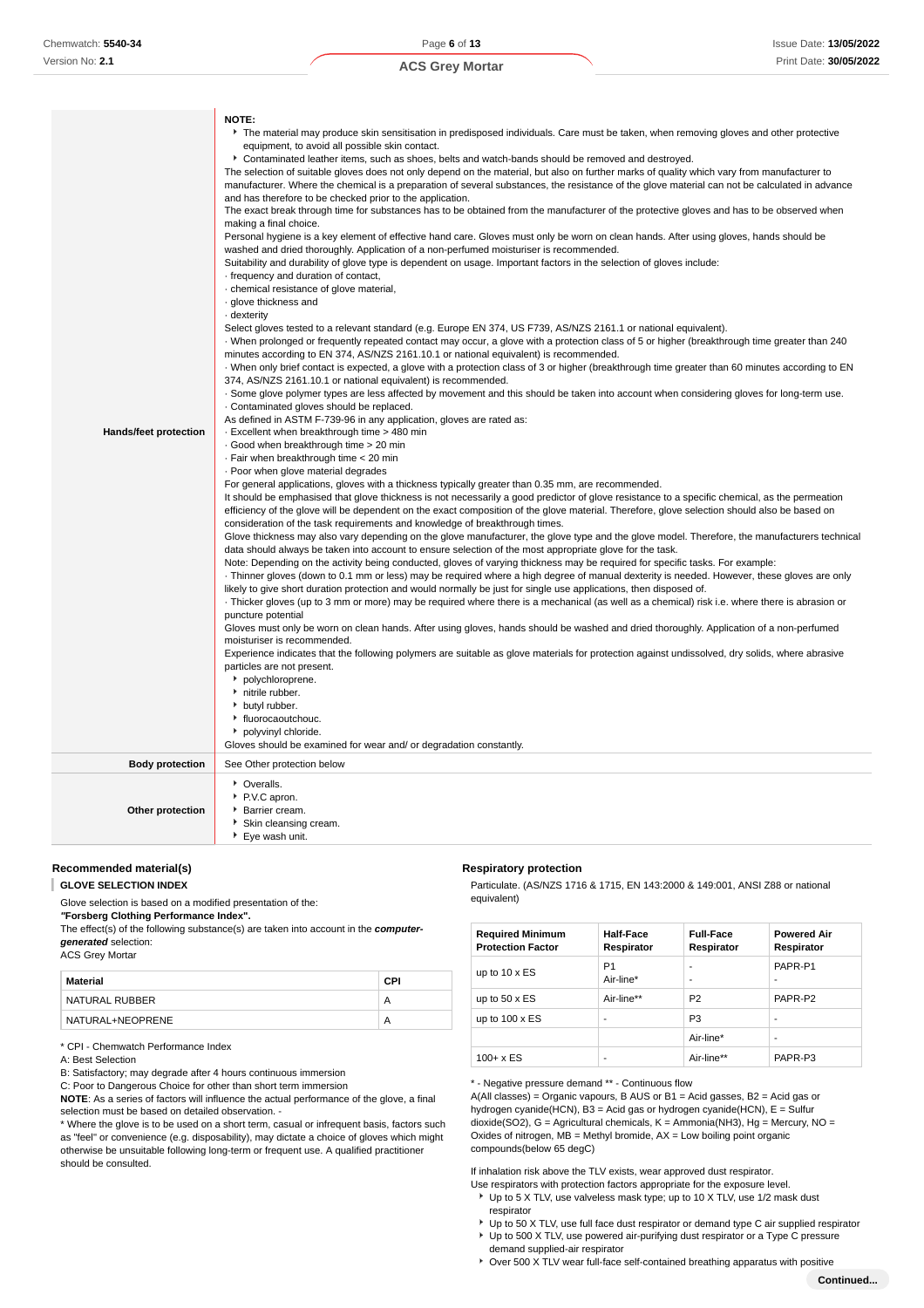pressure mode or a combination respirator with a Type C positive pressure supplied-air full-face respirator and an auxiliary self-contained breathing apparatus operated in pressure demand or other positive pressure mode

· Respirators may be necessary when engineering and administrative controls do not adequately prevent exposures.

· The decision to use respiratory protection should be based on professional judgment that takes into account toxicity information, exposure measurement data, and frequency and likelihood of the worker's exposure - ensure users are not subject to high thermal loads which may result in heat stress or distress due to personal protective equipment (powered, positive flow, full face apparatus may be an option).

· Published occupational exposure limits, where they exist, will assist in determining the adequacy of the selected respiratory protection. These may be government mandated or vendor recommended.

· Certified respirators will be useful for protecting workers from inhalation of particulates when properly selected and fit tested as part of a complete respiratory protection program.

· Where protection from nuisance levels of dusts are desired, use type N95 (US) or type P1 (EN143) dust masks. Use respirators and components tested and approved under appropriate government standards such as NIOSH (US) or CEN (EU)

· Use approved positive flow mask if significant quantities of dust becomes airborne. · Try to avoid creating dust conditions.

Where significant concentrations of the material are likely to enter the breathing zone, a Class P3 respirator may be required.

Class P3 particulate filters are used for protection against highly toxic or highly irritant particulates.

Filtration rate: Filters at least 99.95% of airborne particles

Suitable for:

· Relatively small particles generated by mechanical processes eg. grinding, cutting, sanding, drilling, sawing.

· Sub-micron thermally generated particles e.g. welding fumes, fertilizer and bushfire smoke.

· Biologically active airborne particles under specified infection control applications e.g. viruses, bacteria, COVID-19, SARS

· Highly toxic particles e.g. Organophosphate Insecticides, Radionuclides, Asbestos Note: P3 Rating can only be achieved when used with a Full Face Respirator or Powered Air-Purifying Respirator (PAPR). If used with any other respirator, it will only provide filtration protection up to a P2 rating.

#### **SECTION 9 Physical and chemical properties**

#### **Information on basic physical and chemical properties**

| Appearance                                      | White Powder, miscible with water. White |                                                   |                |
|-------------------------------------------------|------------------------------------------|---------------------------------------------------|----------------|
|                                                 |                                          |                                                   |                |
| <b>Physical state</b>                           | <b>Divided Solid</b>                     | Relative density (Water = 1)                      | Not Available  |
| Odour                                           | Not Available                            | <b>Partition coefficient n-octanol</b><br>/ water | Not Available  |
| <b>Odour threshold</b>                          | Not Available                            | Auto-ignition temperature (°C)                    | Not Available  |
| pH (as supplied)                                | >10                                      | <b>Decomposition temperature</b>                  | Not Available  |
| Melting point / freezing point<br>(°C)          | Not Available                            | <b>Viscosity (cSt)</b>                            | Not Applicable |
| Initial boiling point and boiling<br>range (°C) | Not Available                            | Molecular weight (g/mol)                          | Not Applicable |
| Flash point (°C)                                | Not Available                            | <b>Taste</b>                                      | Not Available  |
| <b>Evaporation rate</b>                         | Not Applicable                           | <b>Explosive properties</b>                       | Not Available  |
| Flammability                                    | Not Available                            | <b>Oxidising properties</b>                       | Not Available  |
| Upper Explosive Limit (%)                       | Not Available                            | Surface Tension (dyn/cm or<br>$mN/m$ )            | Not Applicable |
| Lower Explosive Limit (%)                       | Not Available                            | <b>Volatile Component (%vol)</b>                  | Not Available  |
| Vapour pressure (kPa)                           | Not Applicable                           | Gas group                                         | Not Available  |
| Solubility in water                             | Miscible                                 | pH as a solution (Not<br>Available%)              | Not Available  |
| Vapour density (Air = 1)                        | Not Applicable                           | VOC g/L                                           | Not Available  |

#### **SECTION 10 Stability and reactivity**

| Reactivity                                 | See section 7                                                                                                                        |
|--------------------------------------------|--------------------------------------------------------------------------------------------------------------------------------------|
| <b>Chemical stability</b>                  | • Unstable in the presence of incompatible materials.<br>▶ Product is considered stable.<br>Hazardous polymerisation will not occur. |
| Possibility of hazardous<br>reactions      | See section 7                                                                                                                        |
| <b>Conditions to avoid</b>                 | See section 7                                                                                                                        |
| Incompatible materials                     | See section 7                                                                                                                        |
| <b>Hazardous decomposition</b><br>products | See section 5                                                                                                                        |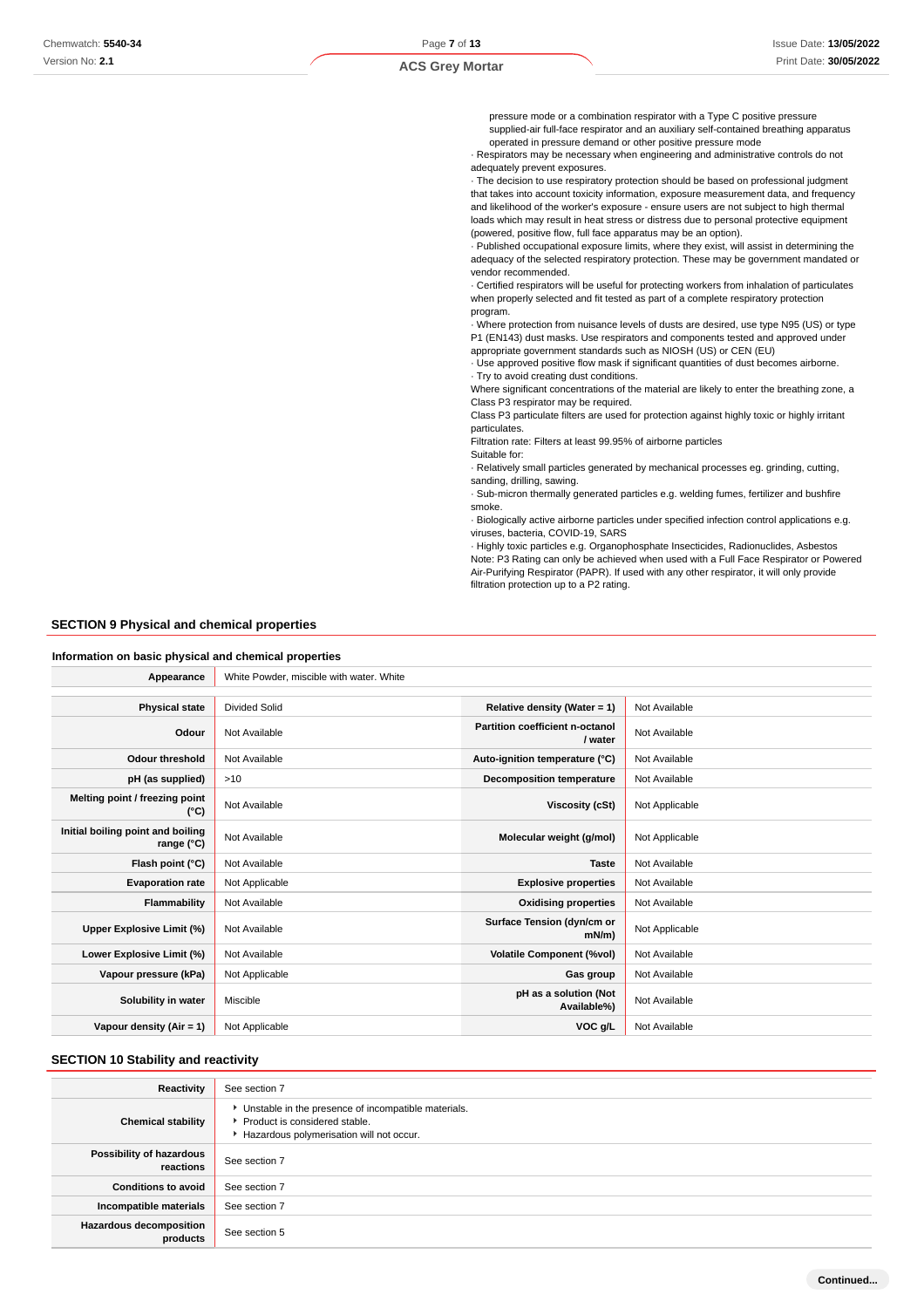## **SECTION 11 Toxicological information**

| Information on toxicological effects |                                                                                                                                                                                                                                                                                                                                                                                                                                                                                                                                                                                                                                                                                                                                                                                                                                                                                                                                                                                                                                                                                                                                                                                                                                                                                                                                                                                                                                                                                                                                                                                                                                                                                                                                                                                                                                                                                                                                                                                                                                                                                                                                                                                                                                                                                                                                                                                                                                                                                                                                                                                                                                                                                                                                                                                                                                                                                                                                                                                                                                                                                                                                                                                                                                                                                                                                                                                                                                                                                                                                                                                                                                                                                                                                                                                                                                                                                                                                                                                                                                                                                                                                                                                                                                                                                                                                                                                                                                                                                                                                                                                                                                                                                                                                                                                                                                                                                                                                                                                                                                                                                                                                                                                                                                                                                                                                                                                                                                                                                                                                                                                                                                                                                                                                                                                                                                                                                                                                                                                                                                                                                                                                                                                                                                                                                                                                                                                                                                                                                                                                                                                                                                                                                                                                                                                                                                                                                                                                                                                                                                                                                                                                                                                                                                                                                                                                                                                                                                                                                                                                                                                                                                                                                                                                                                              |                                    |  |  |
|--------------------------------------|------------------------------------------------------------------------------------------------------------------------------------------------------------------------------------------------------------------------------------------------------------------------------------------------------------------------------------------------------------------------------------------------------------------------------------------------------------------------------------------------------------------------------------------------------------------------------------------------------------------------------------------------------------------------------------------------------------------------------------------------------------------------------------------------------------------------------------------------------------------------------------------------------------------------------------------------------------------------------------------------------------------------------------------------------------------------------------------------------------------------------------------------------------------------------------------------------------------------------------------------------------------------------------------------------------------------------------------------------------------------------------------------------------------------------------------------------------------------------------------------------------------------------------------------------------------------------------------------------------------------------------------------------------------------------------------------------------------------------------------------------------------------------------------------------------------------------------------------------------------------------------------------------------------------------------------------------------------------------------------------------------------------------------------------------------------------------------------------------------------------------------------------------------------------------------------------------------------------------------------------------------------------------------------------------------------------------------------------------------------------------------------------------------------------------------------------------------------------------------------------------------------------------------------------------------------------------------------------------------------------------------------------------------------------------------------------------------------------------------------------------------------------------------------------------------------------------------------------------------------------------------------------------------------------------------------------------------------------------------------------------------------------------------------------------------------------------------------------------------------------------------------------------------------------------------------------------------------------------------------------------------------------------------------------------------------------------------------------------------------------------------------------------------------------------------------------------------------------------------------------------------------------------------------------------------------------------------------------------------------------------------------------------------------------------------------------------------------------------------------------------------------------------------------------------------------------------------------------------------------------------------------------------------------------------------------------------------------------------------------------------------------------------------------------------------------------------------------------------------------------------------------------------------------------------------------------------------------------------------------------------------------------------------------------------------------------------------------------------------------------------------------------------------------------------------------------------------------------------------------------------------------------------------------------------------------------------------------------------------------------------------------------------------------------------------------------------------------------------------------------------------------------------------------------------------------------------------------------------------------------------------------------------------------------------------------------------------------------------------------------------------------------------------------------------------------------------------------------------------------------------------------------------------------------------------------------------------------------------------------------------------------------------------------------------------------------------------------------------------------------------------------------------------------------------------------------------------------------------------------------------------------------------------------------------------------------------------------------------------------------------------------------------------------------------------------------------------------------------------------------------------------------------------------------------------------------------------------------------------------------------------------------------------------------------------------------------------------------------------------------------------------------------------------------------------------------------------------------------------------------------------------------------------------------------------------------------------------------------------------------------------------------------------------------------------------------------------------------------------------------------------------------------------------------------------------------------------------------------------------------------------------------------------------------------------------------------------------------------------------------------------------------------------------------------------------------------------------------------------------------------------------------------------------------------------------------------------------------------------------------------------------------------------------------------------------------------------------------------------------------------------------------------------------------------------------------------------------------------------------------------------------------------------------------------------------------------------------------------------------------------------------------------------------------------------------------------------------------------------------------------------------------------------------------------------------------------------------------------------------------------------------------------------------------------------------------------------------------------------------------------------------------------------------------------------------------------------------------------------------------------------------------------|------------------------------------|--|--|
| Inhaled                              | Inhalation of dusts, generated by the material during the course of normal handling, may be damaging to the health of the individual.<br>Persons with impaired respiratory function, airway diseases and conditions such as emphysema or chronic bronchitis, may incur further disability<br>if excessive concentrations of particulate are inhaled.<br>If prior damage to the circulatory or nervous systems has occurred or if kidney damage has been sustained, proper screenings should be<br>conducted on individuals who may be exposed to further risk if handling and use of the material result in excessive exposures.<br>Effects on lungs are significantly enhanced in the presence of respirable particles.                                                                                                                                                                                                                                                                                                                                                                                                                                                                                                                                                                                                                                                                                                                                                                                                                                                                                                                                                                                                                                                                                                                                                                                                                                                                                                                                                                                                                                                                                                                                                                                                                                                                                                                                                                                                                                                                                                                                                                                                                                                                                                                                                                                                                                                                                                                                                                                                                                                                                                                                                                                                                                                                                                                                                                                                                                                                                                                                                                                                                                                                                                                                                                                                                                                                                                                                                                                                                                                                                                                                                                                                                                                                                                                                                                                                                                                                                                                                                                                                                                                                                                                                                                                                                                                                                                                                                                                                                                                                                                                                                                                                                                                                                                                                                                                                                                                                                                                                                                                                                                                                                                                                                                                                                                                                                                                                                                                                                                                                                                                                                                                                                                                                                                                                                                                                                                                                                                                                                                                                                                                                                                                                                                                                                                                                                                                                                                                                                                                                                                                                                                                                                                                                                                                                                                                                                                                                                                                                                                                                                                                     |                                    |  |  |
| Ingestion                            | The material can produce chemical burns within the oral cavity and gastrointestinal tract following ingestion.                                                                                                                                                                                                                                                                                                                                                                                                                                                                                                                                                                                                                                                                                                                                                                                                                                                                                                                                                                                                                                                                                                                                                                                                                                                                                                                                                                                                                                                                                                                                                                                                                                                                                                                                                                                                                                                                                                                                                                                                                                                                                                                                                                                                                                                                                                                                                                                                                                                                                                                                                                                                                                                                                                                                                                                                                                                                                                                                                                                                                                                                                                                                                                                                                                                                                                                                                                                                                                                                                                                                                                                                                                                                                                                                                                                                                                                                                                                                                                                                                                                                                                                                                                                                                                                                                                                                                                                                                                                                                                                                                                                                                                                                                                                                                                                                                                                                                                                                                                                                                                                                                                                                                                                                                                                                                                                                                                                                                                                                                                                                                                                                                                                                                                                                                                                                                                                                                                                                                                                                                                                                                                                                                                                                                                                                                                                                                                                                                                                                                                                                                                                                                                                                                                                                                                                                                                                                                                                                                                                                                                                                                                                                                                                                                                                                                                                                                                                                                                                                                                                                                                                                                                                               |                                    |  |  |
| <b>Skin Contact</b>                  | The material can produce chemical burns following direct contact with the skin.<br>Skin contact may result in severe irritation particularly to broken skin. Ulceration known as "chrome ulcers" may develop. Chrome ulcers and skin<br>cancer are significantly related.<br>Open cuts, abraded or irritated skin should not be exposed to this material<br>Entry into the blood-stream, through, for example, cuts, abrasions or lesions, may produce systemic injury with harmful effects. Examine the skin<br>prior to the use of the material and ensure that any external damage is suitably protected.                                                                                                                                                                                                                                                                                                                                                                                                                                                                                                                                                                                                                                                                                                                                                                                                                                                                                                                                                                                                                                                                                                                                                                                                                                                                                                                                                                                                                                                                                                                                                                                                                                                                                                                                                                                                                                                                                                                                                                                                                                                                                                                                                                                                                                                                                                                                                                                                                                                                                                                                                                                                                                                                                                                                                                                                                                                                                                                                                                                                                                                                                                                                                                                                                                                                                                                                                                                                                                                                                                                                                                                                                                                                                                                                                                                                                                                                                                                                                                                                                                                                                                                                                                                                                                                                                                                                                                                                                                                                                                                                                                                                                                                                                                                                                                                                                                                                                                                                                                                                                                                                                                                                                                                                                                                                                                                                                                                                                                                                                                                                                                                                                                                                                                                                                                                                                                                                                                                                                                                                                                                                                                                                                                                                                                                                                                                                                                                                                                                                                                                                                                                                                                                                                                                                                                                                                                                                                                                                                                                                                                                                                                                                                                 |                                    |  |  |
| Eye                                  | The material can produce chemical burns to the eye following direct contact. Vapours or mists may be extremely irritating.<br>If applied to the eyes, this material causes severe eye damage.                                                                                                                                                                                                                                                                                                                                                                                                                                                                                                                                                                                                                                                                                                                                                                                                                                                                                                                                                                                                                                                                                                                                                                                                                                                                                                                                                                                                                                                                                                                                                                                                                                                                                                                                                                                                                                                                                                                                                                                                                                                                                                                                                                                                                                                                                                                                                                                                                                                                                                                                                                                                                                                                                                                                                                                                                                                                                                                                                                                                                                                                                                                                                                                                                                                                                                                                                                                                                                                                                                                                                                                                                                                                                                                                                                                                                                                                                                                                                                                                                                                                                                                                                                                                                                                                                                                                                                                                                                                                                                                                                                                                                                                                                                                                                                                                                                                                                                                                                                                                                                                                                                                                                                                                                                                                                                                                                                                                                                                                                                                                                                                                                                                                                                                                                                                                                                                                                                                                                                                                                                                                                                                                                                                                                                                                                                                                                                                                                                                                                                                                                                                                                                                                                                                                                                                                                                                                                                                                                                                                                                                                                                                                                                                                                                                                                                                                                                                                                                                                                                                                                                                |                                    |  |  |
| Chronic                              | Studies show that inhaling this substance for over a long period (e.g. in an occupational setting) may increase the risk of cancer.<br>Strong evidence exists that this substance may cause irreversible mutations (though not lethal) even following a single exposure.<br>Skin contact with the material is more likely to cause a sensitisation reaction in some persons compared to the general population.<br>Toxic: danger of serious damage to health by prolonged exposure through inhalation, in contact with skin and if swallowed.<br>This material can cause serious damage if one is exposed to it for long periods. It can be assumed that it contains a substance which can<br>produce severe defects.<br>Substance accumulation, in the human body, may occur and may cause some concern following repeated or long-term occupational exposure.<br>Amorphous silicas generally are less hazardous than crystalline silicas, but the former can be converted to the latter on heating and subsequent<br>cooling. Inhalation of dusts containing crystalline silicas may lead to silicosis, a disabling lung disease that may take years to develop.<br>Animal testing shows long term exposure to aluminium oxides may cause lung disease and cancer, depending on the size of the particle. The<br>smaller the size, the greater the tendencies of causing harm.<br>Red blood cells and rabbit alveolar macrophages exposed to calcium silicate insulation materials in vitro showed haemolysis in one study but not<br>in another. Both studies showed the substance to be more cytotoxic than titanium dioxide but less toxic than asbestos.<br>In a small cohort mortality study of workers in a wollastonite quarry, the observed number of deaths from all cancers combined and lung cancer<br>were lower than expected. Wollastonite is a calcium inosilicate mineral (CaSiO3). In some cases, small amounts of iron (Fe), and manganese<br>(Mn), and lesser amounts of magnesium (Mg) substitute for calcium (Ca) in the mineral formulae (e.g., rhodonite)<br>In an inhalation study in rats no increase in tumour incidence was observed but the number of fibres with lengths exceeding 5 um and a diameter<br>of less than 3 um was relatively low. Four grades of wollastonite of different fibre size were tested for carcinogenicity in one experiment in rats by<br>intrapleural implantation. There was no information on the purity of the four samples used. A slight increase in the incidence of pleural sarcomas<br>was observed with three grades, all of which contained fibres greater than 4 um in length and less than 0.5 um in diameter.<br>In two studies by intraperitoneal injection in rats using wollastonite with median fibre lengths of 8.1 um and 5.6 um respectively, no intra-<br>abdominal tumours were found.<br>Evidence from wollastonite miners suggests that occupational exposure can cause impaired respiratory function and pneumoconiosis. However<br>animal studies have demonstrated that wollastonite fibres have low biopersistence and induce a transient inflammatory response compared to<br>various forms of asbestos. A two-year inhalation study in rats at one dose showed no significant inflammation or fibrosis<br>Cement contact dermatitis (CCD) may occur when contact shows an allergic response, which may progress to sensitisation. Sensitisation is due<br>to soluble chromates (chromate compounds) present in trace amounts in some cements and cement products. Soluble chromates readily<br>penetrate intact skin. Cement dermatitis can be characterised by fissures, eczematous rash, dystrophic nails, and dry skin; acute contact with<br>highly alkaline mixtures may cause localised necrosis.<br>Cement eczema may be due to chromium in feed stocks or contamination from materials of construction used in processing the cement.<br>Sensitisation to chromium may be the leading cause of nickel and cobalt sensitivity and the high alkalinity of cement is an important factor in<br>cement dermatoses [ILO].<br>Repeated, prolonged severe inhalation exposure may cause pulmonary oedema and rarely, pulmonary fibrosis. Workers may also suffer from<br>dust-induced bronchitis with chronic bronchitis reported in 17% of a group occupationally exposed to high dust levels.<br>Respiratory symptoms and ventilatory function were studied in a group of 591 male Portland cement workers employed in four Taiwanese cement<br>plants, with at least 5 years of exposure (1). This group had a significantly lowered mean forced vital capacity (FCV), forced expiratory volume at<br>1 s (FEV1) and forced expiratory flows after exhalation of 50% and 75% of the vital capacity (FEF50, FEF75). The data suggests that<br>occupational exposure to Portland cement dust may lead to a higher incidence of chronic respiratory symptoms and a reduction of ventilatory<br>capacity.<br>Chun-Yuh et al; Journal of Toxicology and Environmental Health 49: 581-588, 1996<br>Crystalline silicas activate the inflammatory response of white blood cells after they injure the lung epithelium. Chronic exposure to crystalline<br>silicas reduces lung capacity and predisposes to chest infections.<br>Soluble silicates do not exhibit sensitizing potential. Testing in bacterial and animal experiments have not shown any evidence of them causing<br>mutations or birth defects.<br>Overexposure to the breathable dust may cause coughing, wheezing, difficulty in breathing and impaired lung function. Chronic symptoms may<br>include decreased vital lung capacity and chest infections. Repeated exposures in the workplace to high levels of fine-divided dusts may produce<br>a condition known as pneumoconiosis, which is the lodgement of any inhaled dusts in the lung, irrespective of the effect. This is particularly true<br>when a significant number of particles less than 0.5 microns (1/50000 inch) are present. Lung shadows are seen in the X-ray. Symptoms of<br>pneumoconiosis may include a progressive dry cough, shortness of breath on exertion, increased chest expansion, weakness and weight loss.<br>As the disease progresses, the cough produces stringy phlegm, vital capacity decreases further, and shortness of breath becomes more severe.<br>Other signs or symptoms include changed breath sounds, reduced oxygen uptake during exercise, emphysema and rarely, pneumothorax (air in<br>the lung cavity).<br>Removing workers from the possibility of further exposure to dust generally stops the progress of lung abnormalities. When there is high potential<br>for worker exposure, examinations at regular period with emphasis on lung function should be performed.<br>Inhaling dust over an extended number of years may cause pneumoconiosis, which is the accumulation of dusts in the lungs and the subsequent<br>tissue reaction. This may or may not be reversible.<br>Chronic excessive intake of iron have been associated with damage to the liver and pancreas. People with a genetic disposition to poor control<br>over iron are at an increased risk.<br>Chromium (III) is an essential trace mineral. Chronic exposure to chromium (III) irritates the airways, malnourishes the liver and kidneys, causes<br>fluid in the lungs, and adverse effects on white blood cells, and also increases the risk of developing lung cancer.<br>There has been some concern that this material can cause cancer or mutations but there is not enough data to make an assessment.<br>Prolonged or repeated skin contact may cause drying with cracking, irritation and possible dermatitis following. |                                    |  |  |
| <b>ACS Grey Mortar</b>               | <b>TOXICITY</b><br>Not Available                                                                                                                                                                                                                                                                                                                                                                                                                                                                                                                                                                                                                                                                                                                                                                                                                                                                                                                                                                                                                                                                                                                                                                                                                                                                                                                                                                                                                                                                                                                                                                                                                                                                                                                                                                                                                                                                                                                                                                                                                                                                                                                                                                                                                                                                                                                                                                                                                                                                                                                                                                                                                                                                                                                                                                                                                                                                                                                                                                                                                                                                                                                                                                                                                                                                                                                                                                                                                                                                                                                                                                                                                                                                                                                                                                                                                                                                                                                                                                                                                                                                                                                                                                                                                                                                                                                                                                                                                                                                                                                                                                                                                                                                                                                                                                                                                                                                                                                                                                                                                                                                                                                                                                                                                                                                                                                                                                                                                                                                                                                                                                                                                                                                                                                                                                                                                                                                                                                                                                                                                                                                                                                                                                                                                                                                                                                                                                                                                                                                                                                                                                                                                                                                                                                                                                                                                                                                                                                                                                                                                                                                                                                                                                                                                                                                                                                                                                                                                                                                                                                                                                                                                                                                                                                                             | <b>IRRITATION</b><br>Not Available |  |  |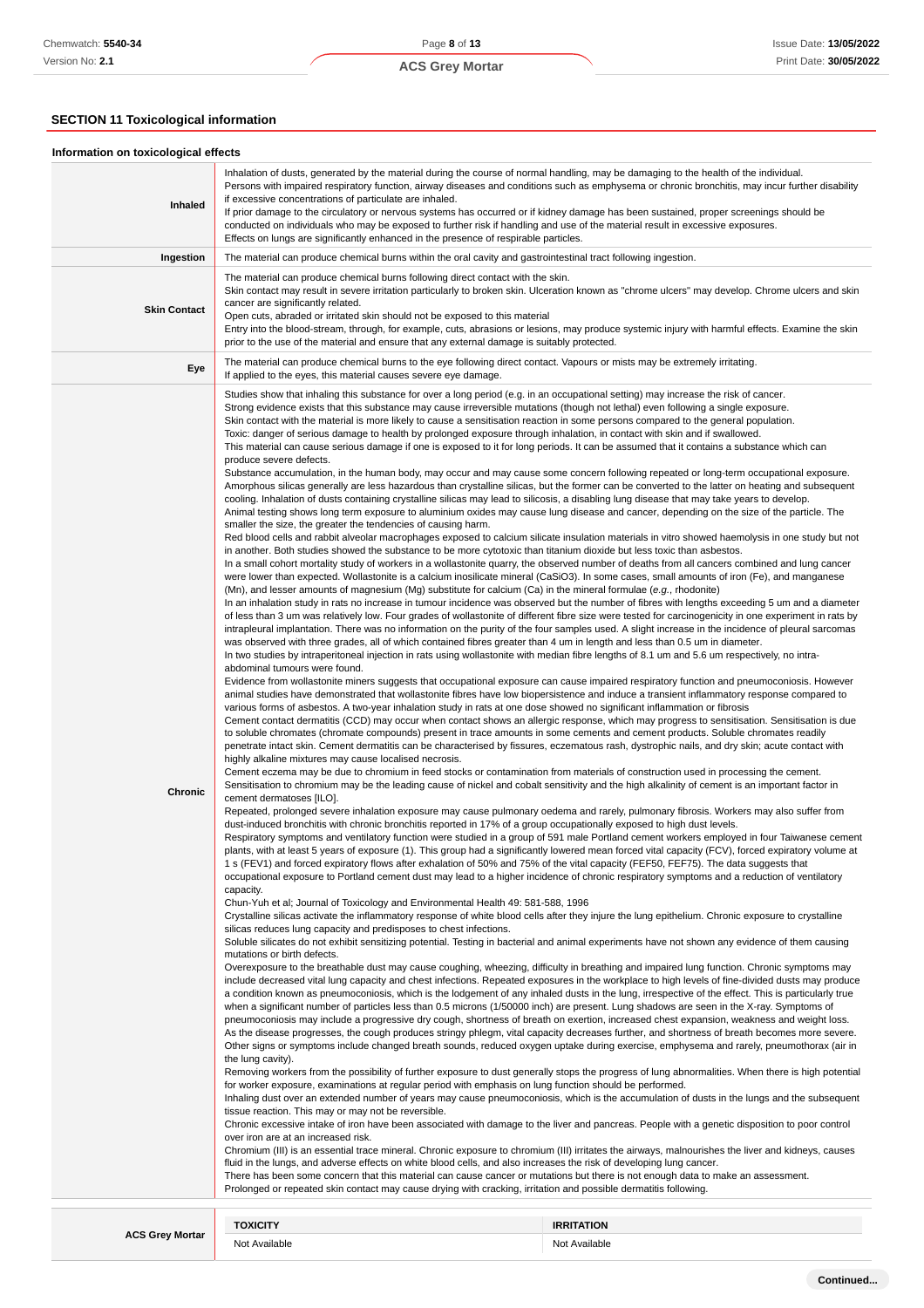|                       | <b>TOXICITY</b>                                                                                                                                                                                                                 | <b>IRRITATION</b>                                                                                                                                                                                                                                                                                          |  |  |
|-----------------------|---------------------------------------------------------------------------------------------------------------------------------------------------------------------------------------------------------------------------------|------------------------------------------------------------------------------------------------------------------------------------------------------------------------------------------------------------------------------------------------------------------------------------------------------------|--|--|
| portland cement       | Not Available                                                                                                                                                                                                                   | Not Available                                                                                                                                                                                                                                                                                              |  |  |
|                       | <b>TOXICITY</b>                                                                                                                                                                                                                 | <b>IRRITATION</b>                                                                                                                                                                                                                                                                                          |  |  |
|                       | dermal (rat) LD50: >2000 mg/kg[1]                                                                                                                                                                                               | Not Available                                                                                                                                                                                                                                                                                              |  |  |
| fly ash - high quartz | Inhalation(Rat) LC50; $>5.38$ mg/l4h <sup>[1]</sup>                                                                                                                                                                             |                                                                                                                                                                                                                                                                                                            |  |  |
|                       | Oral (Rat) LD50; >2000 mg/kg[1]                                                                                                                                                                                                 |                                                                                                                                                                                                                                                                                                            |  |  |
|                       | <b>TOXICITY</b>                                                                                                                                                                                                                 | <b>IRRITATION</b>                                                                                                                                                                                                                                                                                          |  |  |
|                       | dermal (rat) LD50: >2000 mg/kg[1]                                                                                                                                                                                               | Eye (rabbit): 10 mg - SEVERE                                                                                                                                                                                                                                                                               |  |  |
| hydrated lime         | Inhalation(Rat) LC50; $>3$ mg/l4h <sup>[1]</sup>                                                                                                                                                                                | Eye: adverse effect observed (irritating)[1]                                                                                                                                                                                                                                                               |  |  |
|                       | Oral (Rat) LD50; >2000 mg/kg[1]                                                                                                                                                                                                 | Skin: adverse effect observed (irritating)[1]                                                                                                                                                                                                                                                              |  |  |
| Legend:               | 1. Value obtained from Europe ECHA Registered Substances - Acute toxicity 2.* Value obtained from manufacturer's SDS. Unless otherwise<br>specified data extracted from RTECS - Register of Toxic Effect of chemical Substances |                                                                                                                                                                                                                                                                                                            |  |  |
|                       |                                                                                                                                                                                                                                 |                                                                                                                                                                                                                                                                                                            |  |  |
|                       | producing mutation.                                                                                                                                                                                                             | Laboratory (in vitro) and animal studies show, exposure to the material may result in a possible risk of irreversible effects, with the possibility of                                                                                                                                                     |  |  |
|                       | For silica amorphous:                                                                                                                                                                                                           |                                                                                                                                                                                                                                                                                                            |  |  |
|                       | Derived No Adverse Effects Level (NOAEL) in the range of 1000 mg/kg/d.                                                                                                                                                          | In humans, synthetic amorphous silica (SAS) is essentially non-toxic by mouth, skin or eyes, and by inhalation. Epidemiology studies show little                                                                                                                                                           |  |  |
|                       | drying/cracking of the skin.                                                                                                                                                                                                    | evidence of adverse health effects due to SAS. Repeated exposure (without personal protection) may cause mechanical irritation of the eye and                                                                                                                                                              |  |  |
|                       |                                                                                                                                                                                                                                 | When experimental animals inhale synthetic amorphous silica (SAS) dust, it dissolves in the lung fluid and is rapidly eliminated. If swallowed, the<br>vast majority of SAS is excreted in the faeces and there is little accumulation in the body. Following absorption across the qut. SAS is eliminated |  |  |

vast majority of SAS is excreted in the faeces and there is little accumulation in the body. Following absorption across the gut, SAS is eliminated via urine without modification in animals and humans. SAS is not expected to be broken down (metabolised) in mammals. After ingestion, there is limited accumulation of SAS in body tissues and rapid elimination occurs. Intestinal absorption has not been calculated,

but appears to be insignificant in animals and humans. SASs injected subcutaneously are subjected to rapid dissolution and removal. There is no indication of metabolism of SAS in animals or humans based on chemical structure and available data. In contrast to crystalline silica, SAS is soluble in physiological media and the soluble chemical species that are formed are eliminated via the urinary tract without modification. Both the mammalian and environmental toxicology of SASs are significantly influenced by the physical and chemical properties, particularly those

of solubility and particle size. SAS has no acute intrinsic toxicity by inhalation. Adverse effects, including suffocation, that have been reported were caused by the presence of high numbers of respirable particles generated to meet the required test atmosphere. These results are not representative of exposure to commercial SASs and should not be used for human risk assessment. Though repeated exposure of the skin may cause dryness and cracking, SAS is not a skin or eye irritant, and it is not a sensitiser.

Repeated-dose and chronic toxicity studies confirm the absence of toxicity when SAS is swallowed or upon skin contact.

**ACS Grev Mortar** Long-term inhalation of SAS caused some adverse effects in animals (increases in lung inflammation, cell injury and lung collagen content), all of which subsided after exposure.

Numerous repeated-dose, subchronic and chronic inhalation toxicity studies have been conducted with SAS in a number of species, at airborne concentrations ranging from 0.5 mg/m3 to 150 mg/m3. Lowest-observed adverse effect levels (LOAELs) were typically in the range of 1 to 50 mg/m3. When available, the no-observed adverse effect levels (NOAELs) were between 0.5 and 10 mg/m3. The difference in values may be explained by different particle size, and therefore the number of particles administered per unit dose. In general, as particle size decreases so does the NOAEL / OAEL

Neither inhalation nor oral administration caused neoplasms (tumours). SAS is not mutagenic in vitro. No genotoxicity was detected in in vivo assays. SAS does not impair development of the foetus. Fertility was not specifically studied, but the reproductive organs in long-term studies were not affected.

For Synthetic Amorphous Silica (SAS)

Repeated dose toxicity

Oral (rat), 2 weeks to 6 months, no significant treatment-related adverse effects at doses of up to 8% silica in the diet.

Inhalation (rat), 13 weeks, Lowest Observed Effect Level (LOEL) =1.3 mg/m3 based on mild reversible effects in the lungs. Inhalation (rat), 90 days, LOEL = 1 mg/m3 based on reversible effects in the lungs and effects in the nasal cavity.

For silane treated synthetic amorphous silica:

Repeated dose toxicity: oral (rat), 28-d, diet, no significant treatment-related adverse effects at the doses tested.

There is no evidence of cancer or other long-term respiratory health effects (for example, silicosis) in workers employed in the manufacture of SAS. Respiratory symptoms in SAS workers have been shown to correlate with smoking but not with SAS exposure, while serial pulmonary function values and chest radiographs are not adversely affected by long-term exposure to SAS.

The material may produce severe irritation to the eye causing pronounced inflammation. Repeated or prolonged exposure to irritants may produce conjunctivitis.

**HYDRATED LIME** The material may produce respiratory tract irritation, and result in damage to the lung including reduced lung function. The material may cause severe skin irritation after prolonged or repeated exposure and may produce on contact skin redness, swelling, the

The following information refers to contact allergens as a group and may not be specific to this product.

production of vesicles, scaling and thickening of the skin. Repeated exposures may produce severe ulceration.

hydrated lime, as calcium hydroxide

**ACS Grey Mortar & PORTLAND CEMENT**

involve antibody-mediated immune reactions. The significance of the contact allergen is not simply determined by its sensitisation potential: the distribution of the substance and the opportunities for contact with it are equally important. A weakly sensitising substance which is widely distributed can be a more important allergen than one with stronger sensitising potential with which few individuals come into contact. From a clinical point of view, substances are noteworthy if they produce an allergic test reaction in more than 1% of the persons tested.

Asthma-like symptoms may continue for months or even years after exposure to the material ends. This may be due to a non-allergic condition

Contact allergies quickly manifest themselves as contact eczema, more rarely as urticaria or Quincke's oedema. The pathogenesis of contact eczema involves a cell-mediated (T lymphocytes) immune reaction of the delayed type. Other allergic skin reactions, e.g. contact urticaria,

**PORTLAND CEMENT & HYDRATED LIME** known as reactive airways dysfunction syndrome (RADS) which can occur after exposure to high levels of highly irritating compound. Main criteria for diagnosing RADS include the absence of previous airways disease in a non-atopic individual, with sudden onset of persistent asthma-like symptoms within minutes to hours of a documented exposure to the irritant. Other criteria for diagnosis of RADS include a reversible airflow pattern on lung function tests, moderate to severe bronchial hyperreactivity on methacholine challenge testing, and the lack of minimal lymphocytic inflammation, without eosinophilia. RADS (or asthma) following an irritating inhalation is an infrequent disorder with rates related to the concentration of and duration of exposure to the irritating substance. On the other hand, industrial bronchitis is a disorder that occurs as a result of exposure due to high concentrations of irritating substance (often particles) and is completely reversible after exposure ceases. The disorder is characterized by difficulty breathing, cough and mucus production. No significant acute toxicological data identified in literature search.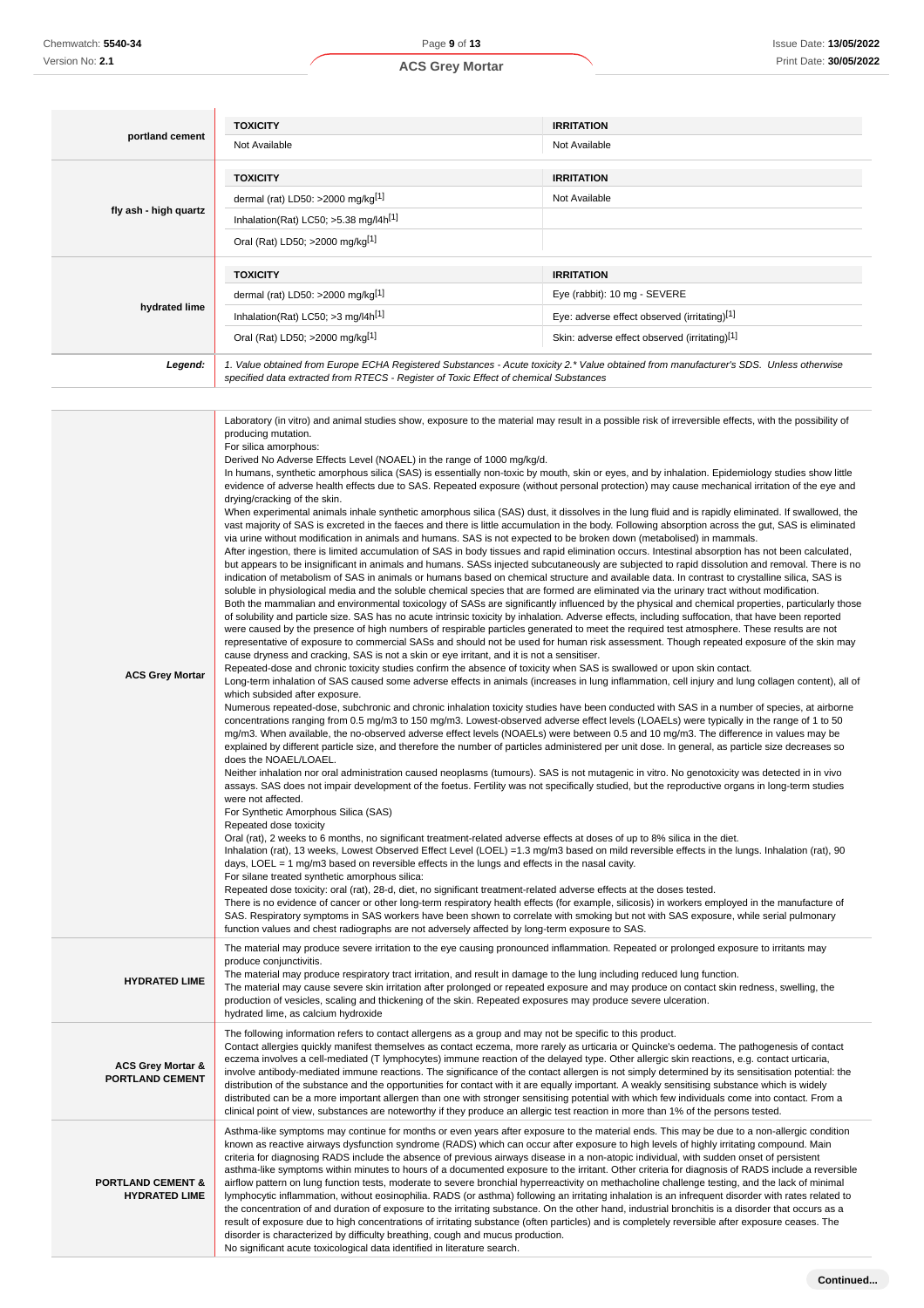**Toxicity**

| <b>Acute Toxicity</b>                                                                                         | $\boldsymbol{\mathsf{x}}$ | Carcinogenicity                 |        |
|---------------------------------------------------------------------------------------------------------------|---------------------------|---------------------------------|--------|
| <b>Skin Irritation/Corrosion</b>                                                                              | $\checkmark$              | Reproductivity                  |        |
| <b>Serious Eye Damage/Irritation</b>                                                                          | $\checkmark$              | <b>STOT - Single Exposure</b>   | ×      |
| <b>Respiratory or Skin</b><br>sensitisation                                                                   | $\checkmark$              | <b>STOT - Repeated Exposure</b> | $\sim$ |
| <b>Mutagenicity</b>                                                                                           | ✔                         | <b>Aspiration Hazard</b>        | ×      |
| $\blacktriangleright$ - Data either not available or does not fill the criteria for classification<br>Legend: |                           |                                 |        |

 $\blacktriangleright$  – Data available to make classification

#### **SECTION 12 Ecological information**

| <b>ACS Grey Mortar</b> | Endpoint                | <b>Test Duration (hr)</b> | <b>Species</b>                | Value            | Source           |
|------------------------|-------------------------|---------------------------|-------------------------------|------------------|------------------|
|                        | Not<br>Available        | Not Available             | Not Available                 | Not<br>Available | Not<br>Available |
|                        | Endpoint                | <b>Test Duration (hr)</b> | <b>Species</b>                | Value            | Source           |
| portland cement        | <b>Not</b><br>Available | Not Available             | Not Available                 | Not<br>Available | Not<br>Available |
| fly ash - high quartz  | Endpoint                | <b>Test Duration (hr)</b> | <b>Species</b>                | Value            | <b>Source</b>    |
|                        | NOEC(ECx)               | 72h                       | Algae or other aquatic plants | 40mg/l           | 2                |
|                        | <b>LC50</b>             | 96h                       | Fish                          | $>100$ mg/l      | 2                |
|                        | <b>EC50</b>             | 48h                       | Crustacea                     | $>100$ mg/l      | 2                |
|                        | Endpoint                | <b>Test Duration (hr)</b> | <b>Species</b>                | Value            | <b>Source</b>    |
|                        | EC10(ECx)               | 72h                       | Algae or other aquatic plants | $>14$ mg/l       | 2                |
| hydrated lime          | <b>LC50</b>             | 96h                       | Fish                          | 33.9mg/l         | 2                |
|                        | <b>EC50</b>             | 72h                       | Algae or other aquatic plants | $>14$ mg/l       | 2                |
|                        | <b>EC50</b>             | 48h                       | Crustacea                     | 49.1mg/l         | $\overline{2}$   |

Ecotox database - Aquatic Toxicity Data 5. ECETOC Aquatic Hazard Assessment Data 6. NITE (Japan) - Bioconcentration Data 7. METI (Japan) - Bioconcentration Data 8. Vendor Data

#### For Metal:

Atmospheric Fate - Metal-containing inorganic substances generally have negligible vapour pressure and are not expected to partition to air.

Environmental Fate: Environmental processes, such as oxidation, the presence of acids or bases and microbiological processes, may transform insoluble metals to more soluble ionic forms. Environmental processes may enhance bioavailability and may also be important in changing solubilities.

Aquatic/Terrestrial Fate: When released to dry soil, most metals will exhibit limited mobility and remain in the upper layer; some will leach locally into ground water and/ or surface water ecosystems when soaked by rain or melt ice. A metal ion is considered infinitely persistent because it cannot degrade further. Once released to surface waters and moist soils their fate depends on solubility and dissociation in water. A significant proportion of dissolved/ sorbed metals will end up in sediments through the settling of suspended particles. The remaining metal ions can then be taken up by aquatic organisms. Ionic species may bind to dissolved ligands or sorb to solid particles in water.

Ecotoxicity: Even though many metals show few toxic effects at physiological pH levels, transformation may introduce new or magnified effects.

For Chromium: Chromium is poorly absorbed by cells found in microorganisms, plants and animals. Hexavalent chromate anions are readily transported into cells and toxicity is closely linked to the higher oxidation state.

Ecotoxicity - Toxicity in Aquatic Organisms: Chromium is harmful to aquatic organisms in very low concentrations. Organisms consumed by fish species are very sensitive to low levels of chromium. Chromium is toxic to fish although less so in warm water. Marked decreases in toxicity are found with increasing pH or water hardness; changes in salinity have little if any effect. Chromium appears to make fish more susceptible to infection. High concentrations can damage and/or accumulate in various fish tissues and in invertebrates such as snails and worms. Reproduction of water fleas is affected by exposure to 0.01 mg/kg hexavalent chromium/L. Toxicity of chromium in fresh-water organisms resulted in mortality rates of 50%. The most sensitive species to the hexavalent chromium anion are invertebrates, scud, fathead minnow, rainbow trout, cladoceran and water flea vertebrate species and guppy.

Toxicity in Microorganisms: In general, toxicity for most microorganisms occurs in the range of 0.05 -5 mg chromium/kg. Trivalent chromium is less toxic than the hexavalent form. The main signs of toxicity are inhibition of growth and the inhibition of photosynthesis or protein synthesis. Gram-negative soil bacteria are generally more sensitive to hexavalent chromium (1-12 mg/kg) than the gram-positive types. Toxicity to trivalent chromium is not observed at similar levels. Soil microbial transformation processes such as nitrification may be affected by low levels of hexavalent chromium (1 mg/kg). Chromium should not be introduced to municipal sewage treatment facilities.

Toxicity in Plants: Chromium in high concentrations can be toxic for plants. The main feature of chromium intoxication is chlorosis, which is similar to iron deficiency. Chromium affects carbohydrate metabolism and leaf chlorophyll concentration decreases with hexavalent chromium concentration (0.01-1 mg/L). The hexavalent form appears to more toxic than the trivalent species.

Water Standards: Chromium is identified as a hazardous substance in the Federal (U.S.) Water Pollution Control Act and further regulated by Clean Air Water Act Amendments (US). These regulations apply to discharge. The US Primary drinking water Maximum Contaminant Level (MCL), for chromium, is 0.05 mg/L. (total chromium). For chromium:

Aquatic Fate - Most chromium released into water will be deposited in the sediment. A small percentage of chromium can be found in soluble and insoluble forms with soluble chromium making up a very small percentage of the total chromium. Most of the soluble chromium is present as chromium (VI) and soluble chromium (III) complexes. In the aquatic phase, chromium (III) occurs mostly as suspended solids adsorbed onto clayish materials, organics, or iron oxide present in water. Soluble forms and suspended chromium can undergo intramedia transport. Chromium (VI) in water will eventually be reduced to chromium (III) by organic matter in the water. This process may be slower depending on the type and amount of organic material present and on the redox condition of the water. The reaction was generally faster under anaerobic than aerobic conditions. The oxidation of chromium (III) to chromium (VI) during chlorination of water was highest in the pH range of 5.5 - 6.0.

Atmospheric Fate: Transport of chromium from water to the atmosphere is not likely, except by transport in windblown sea sprays.

Terrestrial Fate: Ecotoxicity - Bioaccumulation is not expected to occur in rainbow trout. Bioaccumulation in bottom feeder bivalves, such as the oyster, blue mussel, and soft shell clam is low. Chromium ranges from slightly toxic to highly toxic in water fleas. Chromium is not expected to biomagnify in the aquatic food chain. Chromium (III) has very low solubility and low mobility in the environment and low toxicity in living organisms. In these forms, chromium is relatively soluble, mobile, and toxic to living organisms. Plants - Bioaccumulation of chromium from soil to above-ground parts of plants is unlikely. There is no indication of biomagnification of chromium along the terrestrial food chain (soil-plant-animal). Chromium concentration in plants may vary with geographic location. Soil - Chromium (VI) may be present in soil as chromate and chromic acid. The fate of chromium in soil is dependent upon the chromium species, which is a function of redox potential and soil pH. Most commonly, soil chromium is in the chromium (III) state. In deeper, anaerobic soils, chromium (VI) will be reduced to chromium (III) by disulfur and ferrous sulfate in soil. The reduction of chromium (VI) to chromium (III) is possible in aerobic soils that contain appropriate organic energy sources. The reduction of chromium (VI) to chromium (III) is facilitated by low pH. Chromium (VI) may exist in the aerobic zone of some natural soil. The oxidation of chromium (III) to chromium (VI) is facilitated by the presence of low oxidisable organic substances, oxygen, manganese dioxide, and moisture. However, when availability of mobile chromium (III) is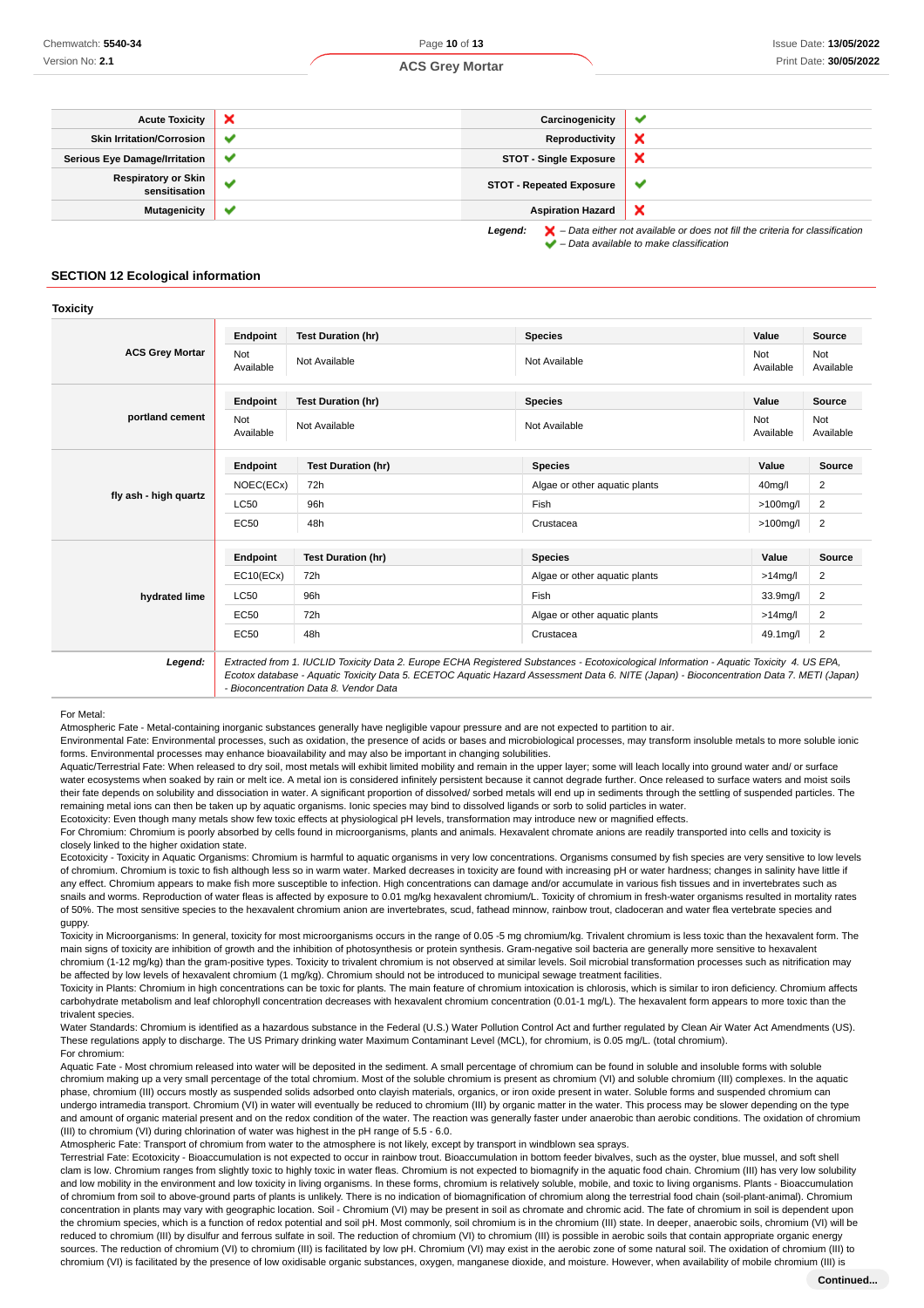low, a large portion of chromium in soil will not be oxidized to chromium (VI), even in the presence of magnesium dioxide and favorable pH. Organic forms of chromium (III) are more easily oxidized than insoluble oxides. Factors affecting the microbial reduction of chromium (VI) to chromium (III) include biomass concentration, initial chromium (VI) concentration, temperature, pH, carbon source, oxidation-reduction potential and the presence of both oxyanions and metal cations. Although high levels of chromium (VI) are toxic to most microbes, several resistant bacterial species have been identified which could ultimately be employed in remediation strategies. Most soil chromium is present mainly as insoluble chromium oxide and nH20 and is not very mobile. Chromium was not found in leachate from soil, possibly because it formed complexes with organic matter. The leachability of chromium (VI) increases as soil pH increases. A small percentage of total chromium in soil exists as soluble chromium (VI) and chromium (III), which are more mobile in soil. Sorption depends primarily on the clay content of the soil and, to a lesser extent, on the amount of iron oxide and the organic content. Ecotoxicity: Chromium irreversibly sorbed onto soil will not be bio-available to plants and animals under any condition.

Atmospheric Fate: Chromium in soil may be transported to the atmosphere as an aerosol. The low pH of acid rain may facilitate leaching of acid-soluble chromium (III) and (VI) into soil. In the atmosphere, chromium (VI) may be reduced to chromium (III) at a significant rate if vanadium (V2+, V3+ and VO+), ferrous sulfate, bicarbonate ions and arsenic are present. The estimated half life of atmospheric chromium (VI) reduction to chromium (III) has been reported to be from 16 hrs to about 5 days. Aquatic Fate: Surface runoff can transport soluble and bulk precipitates of chromium to surface water. Soluble and unadsorbed chromium (III) and (VI) complexes in soil may leach into groundwater. Microbial methylation plays important roles in the biogeochemical cycling of the metalloids and possibly in their detoxification. Many microorganisms (bacteria, fungi, and yeasts) and animals are now known to biomethylate arsenic, forming both volatile (e.g., methylarsines) and nonvolatile (e.g., methylarsonic acid and dimethylarsinic acid) compounds. Antimony and bismuth, also undergo biomethylation to some extent. Trimethylstibine formation by microorganisms is now well established, but this process apparently does not occur in animals. Formation of trimethylbismuth by microorganisms has been reported in a few cases.

For Amorphous Silica: Amorphous silica is chemically and biologically inert. It is not biodegradable.

Aquatic Fate: Due to its insolubility in water there is a separation at every filtration and sedimentation process. On a global scale, the level of man-made synthetic amorphous silicas (SAS) represents up to 2.4% of the dissolved silica naturally present in the aquatic environment and untreated SAS have a relatively low water solubility and an extremely low vapour pressure. Biodegradability in sewage treatment plants or in surface water is not applicable to inorganic substances like SAS.

.<br>Terrestrial Fate: Crystalline and/or amorphous silicas are common on the earth in soils and sediments, and in living organisms (e.g. diatoms), but only the dissolved form is

bioavailable. On the basis of these properties it is expected that SAS released into the environment will be distributed mainly into soil/sediment. Surface treated silica will be wetted then adsorbed onto soils and sediments.

Atmospheric Fate: SAS is not expected to be distributed into the air if released.

Ecotoxicity: SAS is not toxic to environmental organisms (apart from physical desiccation in insects). SAS presents a low risk for adverse effects to the environment. For Silica:

Environmental Fate: Most documentation on the fate of silica in the environment concerns dissolved silica, in the aquatic environment, regardless of origin, (man-made or natural), or structure, (crystalline or amorphous).

Terrestrial Fate: Silicon makes up 25.7% of the Earth's crust, by weight, and is the second most abundant element, being exceeded only by oxygen. Silicon is not found free in nature, but occurs chiefly as the oxide and as silicates. Once released into the environment, no distinction can be made between the initial forms of silica.

Aquatic Fate: At normal environmental pH, dissolved silica exists exclusively as monosilicic acid. At pH 9.4, amorphous silica is highly soluble in water. Crystalline silica, in the form of quartz, has low solubility in water. Silicic acid plays an important role in the biological/geological/chemical cycle of silicon, especially in the ocean. Marine organisms such as diatoms, silicoflagellates and radiolarians use silicic acid in their skeletal structures and their skeletal remains leave silica in sea sediment

Ecotoxicity: Silicon is important to plant and animal life and is practically non-toxic to fish including zebrafish, and Daphnia magna water fleas.

#### **DO NOT** discharge into sewer or waterways.

#### **Persistence and degradability**

| Ingredient                       | Persistence: Water/Soil               | <b>Persistence: Air</b>               |
|----------------------------------|---------------------------------------|---------------------------------------|
|                                  | No Data available for all ingredients | No Data available for all ingredients |
| <b>Bioaccumulative potential</b> |                                       |                                       |

| Ingredient       | <b>Bioaccumulation</b>                |
|------------------|---------------------------------------|
|                  | No Data available for all ingredients |
| Mobility in soil |                                       |
| Ingredient       | <b>Mobility</b>                       |
|                  | No Data available for all ingredients |

#### **SECTION 13 Disposal considerations**

| Waste treatment methods      |                                                                                                                                                                                                                                                                                                                                                                                                                                                                                                                                                                                                                                                                                                                                                                                                                                                                                                                                                                                                                                                                                                                                                                                                                                                                                                                                                                                                                                                                                                                                                                                                                                                                                                                                                                                                                                                                                    |
|------------------------------|------------------------------------------------------------------------------------------------------------------------------------------------------------------------------------------------------------------------------------------------------------------------------------------------------------------------------------------------------------------------------------------------------------------------------------------------------------------------------------------------------------------------------------------------------------------------------------------------------------------------------------------------------------------------------------------------------------------------------------------------------------------------------------------------------------------------------------------------------------------------------------------------------------------------------------------------------------------------------------------------------------------------------------------------------------------------------------------------------------------------------------------------------------------------------------------------------------------------------------------------------------------------------------------------------------------------------------------------------------------------------------------------------------------------------------------------------------------------------------------------------------------------------------------------------------------------------------------------------------------------------------------------------------------------------------------------------------------------------------------------------------------------------------------------------------------------------------------------------------------------------------|
| Product / Packaging disposal | Containers may still present a chemical hazard/ danger when empty.<br>Return to supplier for reuse/ recycling if possible.<br>Otherwise:<br>If container can not be cleaned sufficiently well to ensure that residuals do not remain or if the container cannot be used to store the same<br>product, then puncture containers, to prevent re-use, and bury at an authorised landfill.<br>▶ Where possible retain label warnings and SDS and observe all notices pertaining to the product.<br>Legislation addressing waste disposal requirements may differ by country, state and/ or territory. Each user must refer to laws operating in their<br>area. In some areas, certain wastes must be tracked.<br>A Hierarchy of Controls seems to be common - the user should investigate:<br>Reduction<br>Reuse<br>Recycling<br>Disposal (if all else fails)<br>This material may be recycled if unused, or if it has not been contaminated so as to make it unsuitable for its intended use. Shelf life<br>considerations should also be applied in making decisions of this type. Note that properties of a material may change in use, and recycling or<br>reuse may not always be appropriate. In most instances the supplier of the material should be consulted.<br>DO NOT allow wash water from cleaning or process equipment to enter drains.<br>It may be necessary to collect all wash water for treatment before disposal.<br>In all cases disposal to sewer may be subject to local laws and regulations and these should be considered first.<br>• Where in doubt contact the responsible authority.<br>▶ Recycle wherever possible or consult manufacturer for recycling options.<br>Consult State Land Waste Management Authority for disposal.<br>Bury residue in an authorised landfill.<br>Recycle containers if possible, or dispose of in an authorised landfill. |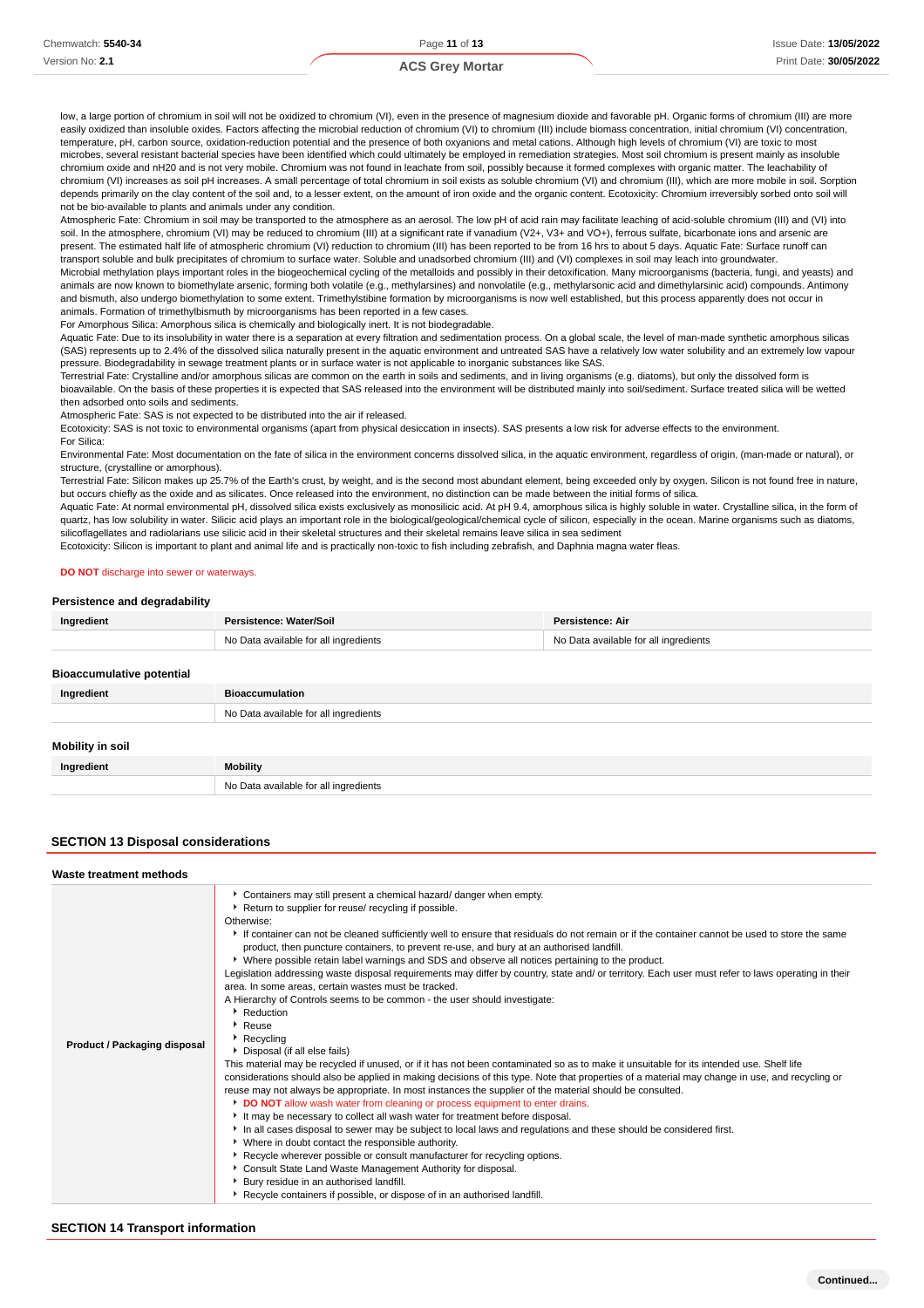#### **Labels Required**

| M <sub>2</sub> | <b>NO</b> |
|----------------|-----------|
|                | $\sim$    |
|                |           |

#### **Land transport (ADG): NOT REGULATED FOR TRANSPORT OF DANGEROUS GOODS**

#### **Air transport (ICAO-IATA / DGR): NOT REGULATED FOR TRANSPORT OF DANGEROUS GOODS**

#### **Sea transport (IMDG-Code / GGVSee): NOT REGULATED FOR TRANSPORT OF DANGEROUS GOODS**

**Transport in bulk according to Annex II of MARPOL and the IBC code**

Not Applicable

#### **Transport in bulk in accordance with MARPOL Annex V and the IMSBC Code**

| <b>Product name</b>   | Group         |
|-----------------------|---------------|
| portland cement       | Not Available |
| fly ash - high quartz | Not Available |
| hydrated lime         | Not Available |
|                       |               |

#### **Transport in bulk in accordance with the ICG Code**

| <b>Product name</b>   | <b>Ship Type</b> |
|-----------------------|------------------|
| portland cement       | Not Available    |
| fly ash - high quartz | Not Available    |
| hydrated lime         | Not Available    |

#### **SECTION 15 Regulatory information**

#### **Safety, health and environmental regulations / legislation specific for the substance or mixture**

#### I **portland cement is found on the following regulatory lists**

Australian Inventory of Industrial Chemicals (AIIC)

#### **fly ash - high quartz is found on the following regulatory lists**

Australian Inventory of Industrial Chemicals (AIIC) **International WHO List of Proposed Occupational Exposure Limit (OEL)** Values for

## **hydrated lime is found on the following regulatory lists**

Australia Hazardous Chemical Information System (HCIS) - Hazardous Chemicals Australian Inventory of Industrial Chemicals (AIIC)

#### **National Inventory Status**

| <b>National Inventory</b>                          | <b>Status</b>                                                                                                                                                                                     |
|----------------------------------------------------|---------------------------------------------------------------------------------------------------------------------------------------------------------------------------------------------------|
| Australia - AIIC / Australia<br>Non-Industrial Use | Yes                                                                                                                                                                                               |
| Canada - DSL                                       | Yes                                                                                                                                                                                               |
| Canada - NDSL                                      | No (portland cement; fly ash - high quartz; hydrated lime)                                                                                                                                        |
| China - IECSC                                      | Yes                                                                                                                                                                                               |
| Europe - EINEC / ELINCS / NLP                      | Yes                                                                                                                                                                                               |
| Japan - ENCS                                       | No (portland cement; fly ash - high quartz)                                                                                                                                                       |
| Korea - KECI                                       | Yes                                                                                                                                                                                               |
| New Zealand - NZIoC                                | Yes                                                                                                                                                                                               |
| Philippines - PICCS                                | No (portland cement)                                                                                                                                                                              |
| USA - TSCA                                         | Yes                                                                                                                                                                                               |
| Taiwan - TCSI                                      | Yes                                                                                                                                                                                               |
| Mexico - INSQ                                      | Yes                                                                                                                                                                                               |
| Vietnam - NCI                                      | Yes                                                                                                                                                                                               |
| Russia - FBEPH                                     | No (fly ash - high quartz)                                                                                                                                                                        |
| Legend:                                            | Yes = All CAS declared ingredients are on the inventory<br>No = One or more of the CAS listed ingredients are not on the inventory. These ingredients may be exempt or will require registration. |

## **SECTION 16 Other information**

| $\sim$<br>$\sim$<br>٠, |
|------------------------|
| 401                    |

#### **Other information**

Classification of the preparation and its individual components has drawn on official and authoritative sources as well as independent review by the Chemwatch Classification committee using available literature references.

Manufactured Nanomaterials (MNMS)

International WHO List of Proposed Occupational Exposure Limit (OEL) Values for Manufactured Nanomaterials (MNMS)